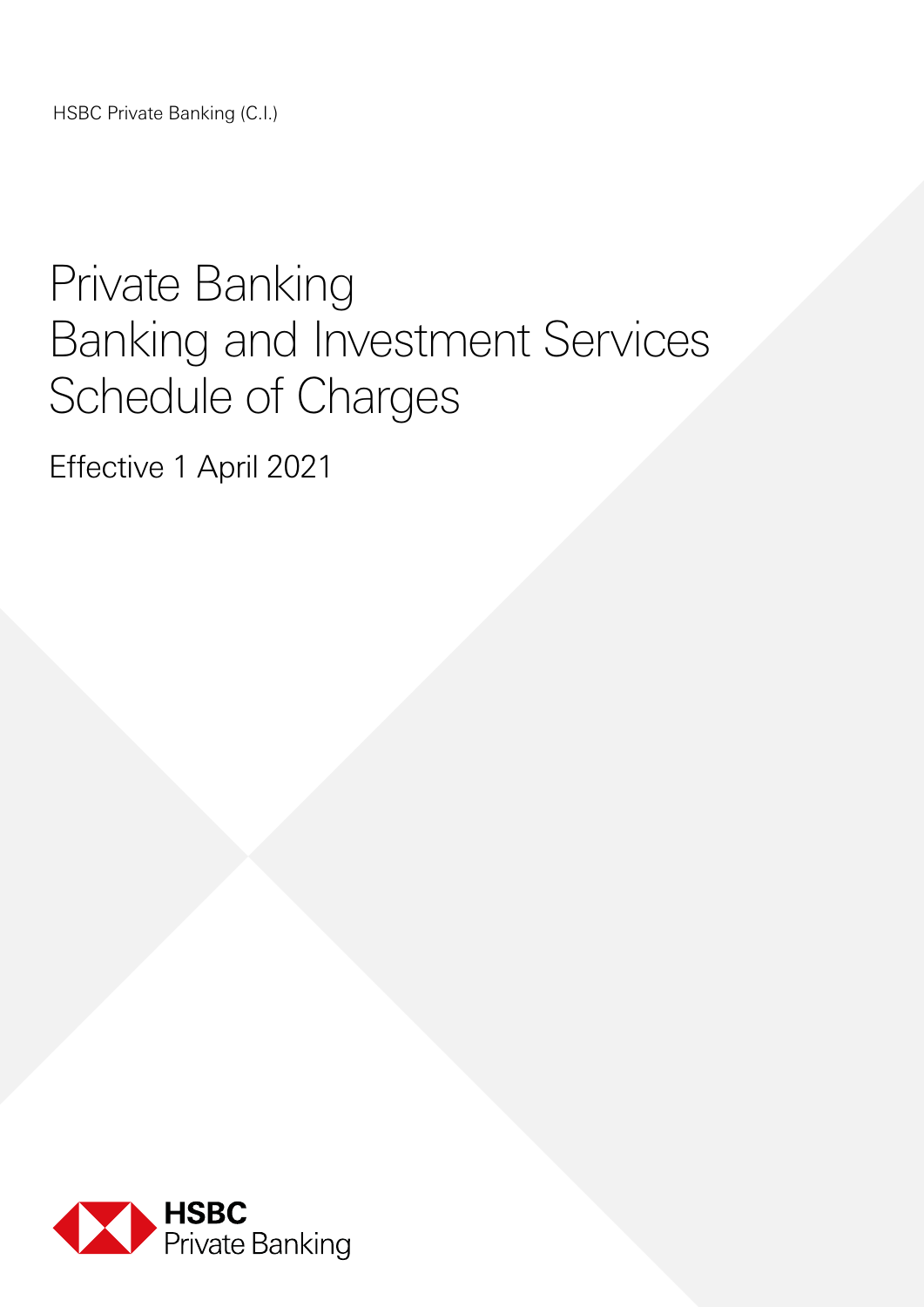It is important to note that the capital value of your investment may go down as well as up and you may not get back the full amount invested. When an investment is denominated in a currency other than your local or reporting currency, changes in exchange rates may have an adverse effect on the value of that investment. For information about specific risks associated with various different investment types please see the risk disclosure document provided to you (headed "Disclosures in relation to designated investments and associated risk"). This is not intended to be and should not be read as a recommendation or promotion of any of the investments referred to in this document. To discuss the merits, risks and suitability of any investment referred to herein, please consult your Relationship Manager.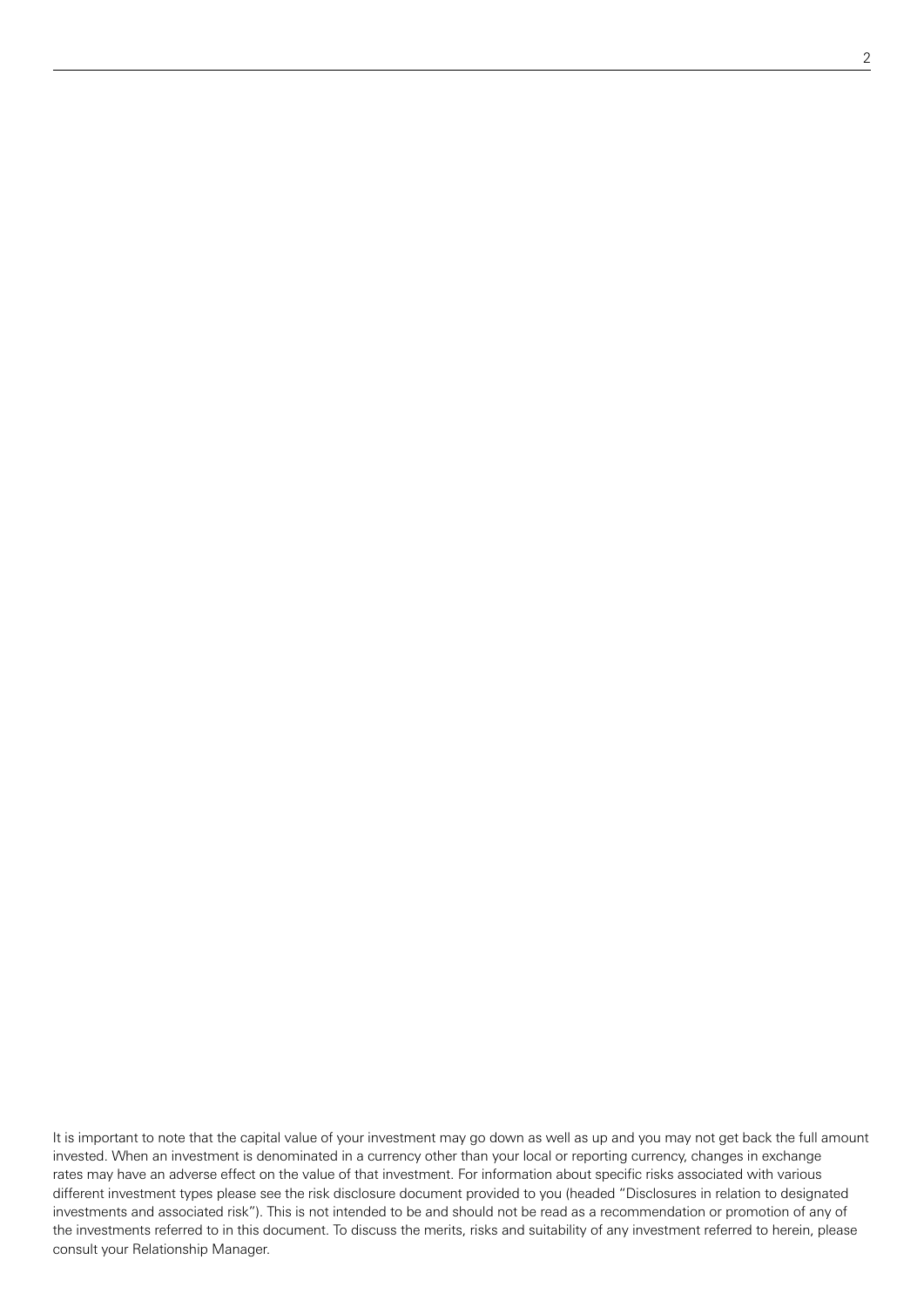# Table of contents

| 1. Introduction                                | 4                       |
|------------------------------------------------|-------------------------|
| 2. Discretionary Investment Management Service | $6\phantom{1}6$         |
| Multi Asset Class Discretionary Portfolios     | $6\phantom{1}6$         |
| Single Asset Class Discretionary Portfolios    | $\overline{\mathbf{z}}$ |
| 3. Advice on Request Service                   | 10                      |
| 4. Dual Currency Accounts                      | 12                      |
| 5. Foreign Exchange (FX) Forwards and Spot     | 14                      |
| <b>6. Precious Metals</b>                      | 15                      |
| 7. Execution Only Service                      | 16                      |
| 8. Alternative Investments Service Charge      | 18                      |
| 9. Custody and Administration Services         | 19                      |
| 10. Banking, General charges and commissions   | 21                      |
| 11. Important Notes                            | 23                      |
| 12. Example Fees                               | 24                      |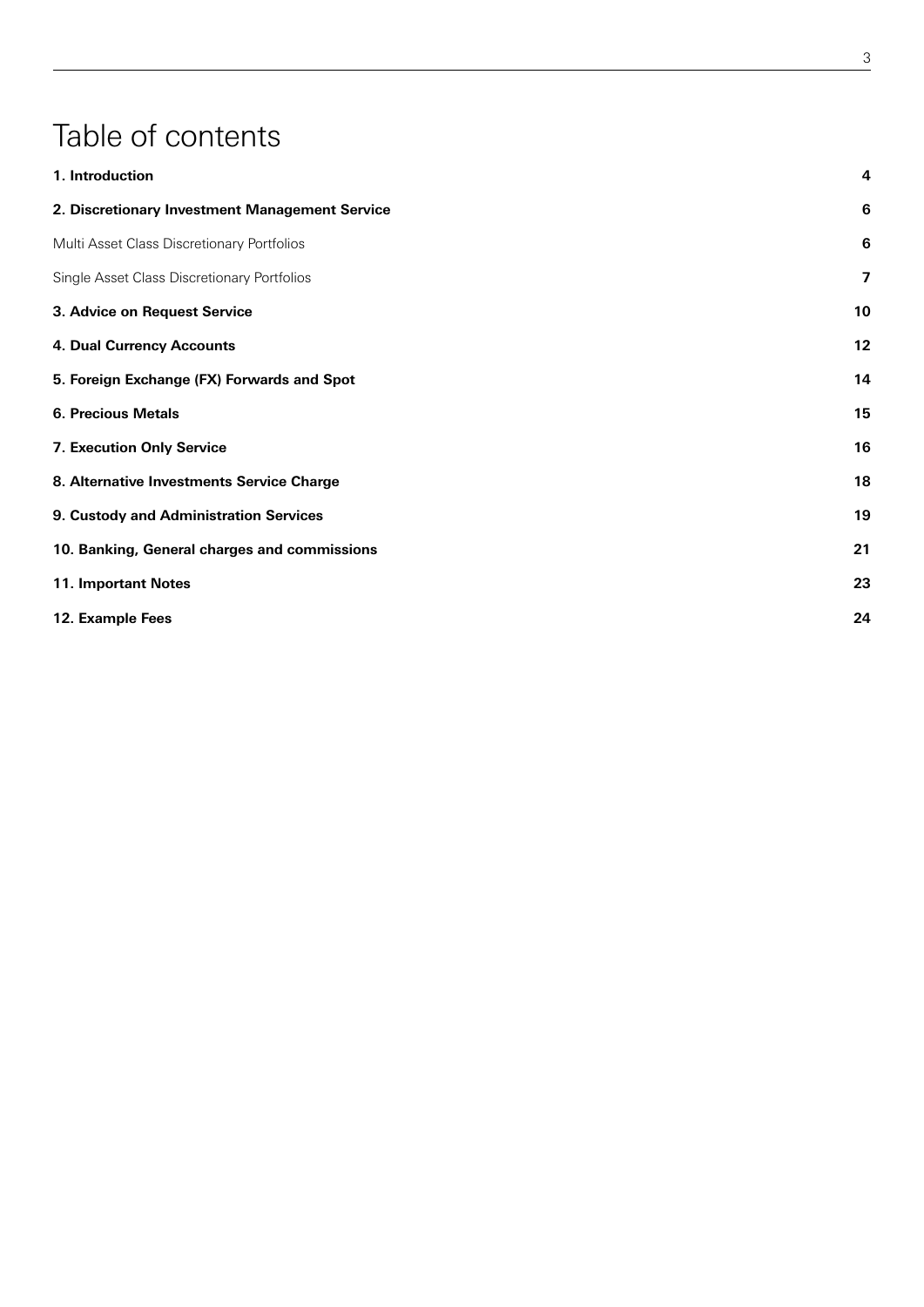### 1. Introduction

This Investment Services Schedule of Charges ("Schedule") sets out the charges and fees you should expect to pay HSBC Private Banking (C.I.) ("we", "us" and "our") for the services that may be provided to you under our General Terms and Conditions and the Investment Services Agreement. The charges and fees in this Schedule form part of the terms and conditions that apply to your investment accounts. As such this Schedule should be read in association with the General Terms & Conditions and the Investment Services Agreement (where the full service definitions can be found) and any terms and conditions which we tell you apply to specific investment products and/or services.

In addition to the charges and fees described in this Schedule which are payable by you to us you will also be responsible for all other additional costs and expenses incurred in providing the services, such as broker fees, market charges, transaction taxes (for example stamp duty) and exchange levies, as set out in the Investment Services Agreement. Where we pass trades to our Global Markets Division in London this will include their broker fees.

All fee calculations are carried out in GBP. For this purpose, any investment, asset or transaction denominated in a currency other than GBP will be notionally converted into GBP using our applicable prevailing mid-market spot rate of exchange at the relevant time. All valuations are undertaken at times and using a pricing source and, where relevant, a methodology reasonably selected by us.

Unless the context otherwise requires, words and expressions defined in the General Terms and Conditions and Investment Services Agreement have the same meanings in this Schedule.

### **Structured Products**

In this Schedule where we refer to a structured product we mean a security typically in the form of a note, certificate or warrant which has a return directly or indirectly linked to the value, level or performance of one or more assets, investments, indices or other underlying market measures.

Our Charges for services relating to structured products may vary depending on the nature of the underlying to which the product is linked. In this Schedule we refer to interest rate, credit and currency/precious metals linked structured products as "Type A Structured Products" and all other structured products (including equity and commodity linked structured products) as "Type B Structured Products".

### Qualifying Assets and Relationship Pricing

### **Qualifying Assets**

For certain services the fee rate for Charges applicable to you is determined by reference to the value of some or all of the assets and investments held by you with us (the "Qualifying Assets" for the relevant service). Details of the Qualifying Assets for each service where this applies, are set out below:

| <b>Investment Service</b>                                       | Fee/Charge                                    | <b>Qualifying Assets</b>                                                                                                                                                                                                                                                                                                                                                                                                                                                                                    |
|-----------------------------------------------------------------|-----------------------------------------------|-------------------------------------------------------------------------------------------------------------------------------------------------------------------------------------------------------------------------------------------------------------------------------------------------------------------------------------------------------------------------------------------------------------------------------------------------------------------------------------------------------------|
| <b>Discretionary</b><br>Investment<br><b>Management Service</b> | Discretionary<br>Investment<br>Management Fee | Discretionary Qualifying Assets are assets and investments managed for you<br>and held with us within our Discretionary Investment Management Service,<br>including any cash held in your Portfolio. This means that if you hold different<br>Portfolios these will be aggregated together to determine your Discretionary<br>Qualifying Assets.                                                                                                                                                            |
| <b>Advice on Request</b><br><b>Service</b>                      | Advice on Request<br>Charge                   | Advice on Request Qualifying Assets are assets and investments acquired<br>by you and held with us under our advice on Request Service, excluding any<br>cash, private market fund and liquidity fund assets held with us for you and<br>also excluding any assets held in a Portfolio under our Discretionary Investment<br>Management Service.                                                                                                                                                            |
| <b>Custody and</b><br><b>Administration</b><br><b>Services</b>  | Account Fee                                   | Custody and Administration Qualifying Assets are all assets and investments<br>in respect of which we provide Custody and Administration Services excluding<br>cash, certificates of deposit, commercial paper, liquidity funds, Type A<br>Structured Products (see "Structured Products" heading above) and any<br>investments managed for you and held with us in a Single Asset Strategy<br>Fixed Income Short Term Investment Grade Portfolio under our Discretionary<br>Investment Management Service. |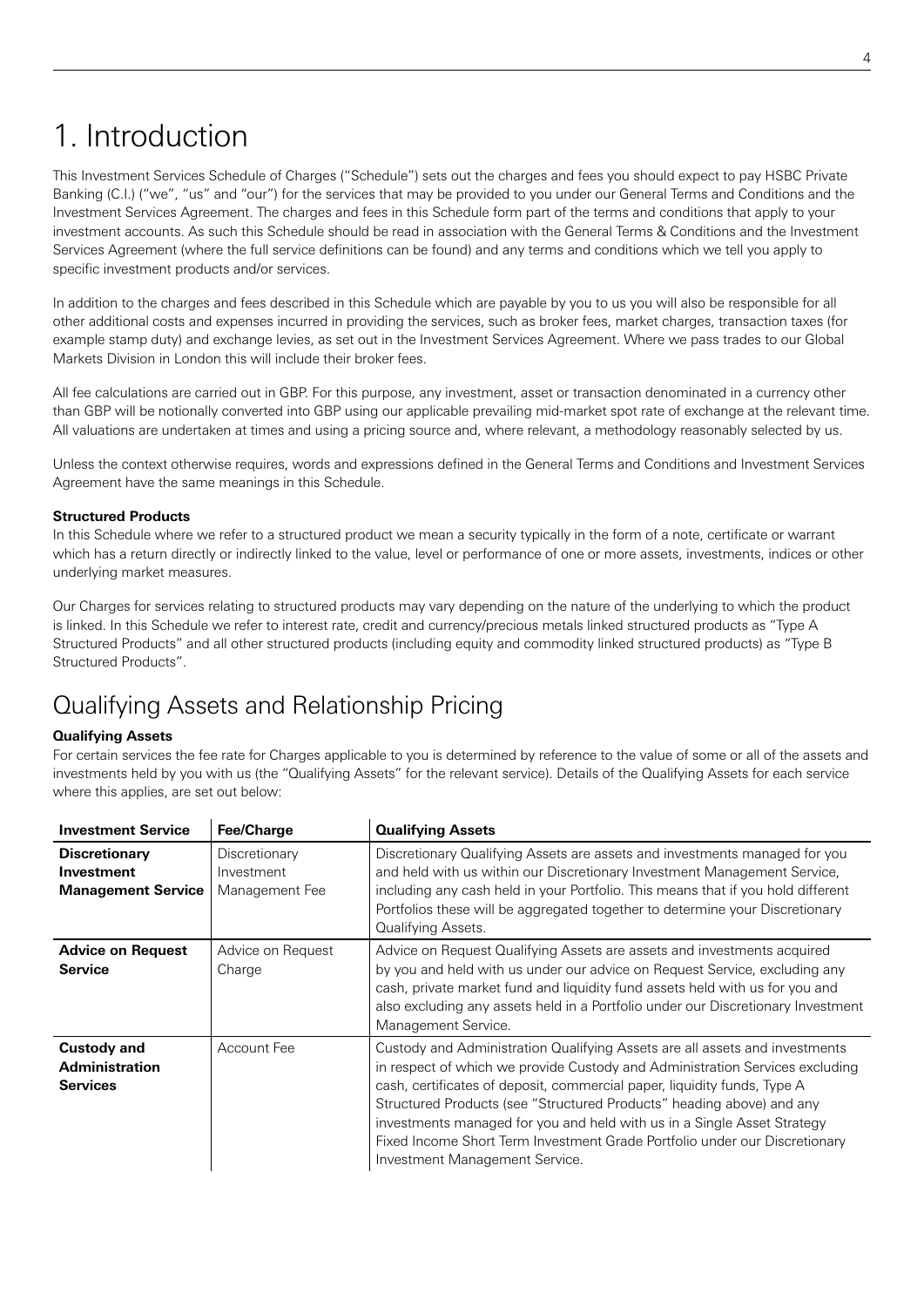Unless Relationship Pricing applies, as referred to below, if a person has a client relationship with us in more than one capacity we determine the Qualifying Assets held in each capacity separately. This means we do not take into account assets held in one capacity when determining fees relating to assets held in another capacity. Examples of different capacities might include a person who is a sole account holder and a joint account holder.

### **Relationship Pricing**

We may operate arrangements ("Relationship Pricing") where the rate for Charges applicable to you is determined by reference to the value of Qualifying Assets held by you and other connected clients in a relationship group (a "Relationshp") (with the result that a lower rate for Charges may apply to one or more members of the Relationship than would otherwise have been the case).

### **You should be aware that where Relationship Pricing applies, it may mean that another member of the Relationship is able to assess in broad terms the aggregate value of your Qualifying Assets in respect of which we provide our services.**

If we are proposing to include you in a Relationship we will discuss this with you and your relevant connected clients before agreeing any Relationship in writing. If you do not wish to be included please let your Private Banking Relationship Manager know.

You can request at any time to withdraw from a Relationship. We may terminate or amend a Relationship at any time by giving you and all connected clients in the Relationship two months' notice. Please also note the composition of a Relationship may change automatically upon the occurrence of certain events including, for example, if the accounts of one of the connected clients in the Relationship are closed. In each case this may result in a change to the applicable Qualifying Assets for your Relationship and different fee rates may apply when calculating your relevant Charges.

### Our Range of Services

Our Private Banking investment services offering includes Custody and Administration, Discretionary Investment Management, Execution Only, and Advice on Request services.

You may be eligible for some or all of these services. When you first ask us to provide you with investment services, we will discuss your eligibility with you together with your objectives and the level of control you wish to exercise when investing. This discussion will help you select from the services for which you are eligible.

The following sections provide further information about our services and for each service sets out the applicable charges and fees, how these are calculated (including where possible worked examples) and how and when they are payable.

### Restricted Advice

Our Advice on Request Service is a "Restricted Advice" service. This means we will advise and make a recommendation for you after we have assessed your needs but we only offer advice on limited types of products from a limited number of companies. In relation to some asset classes, we may make recommendations to you from among products issued or provided solely by companies within the HSBC Group, rather than including those issued or provided by the market more broadly. We will provide you with information about the range of products and providers we offer advice on.

The basis upon which we provide our investment services is set out in the Investment Services Agreement (as amended from time to time).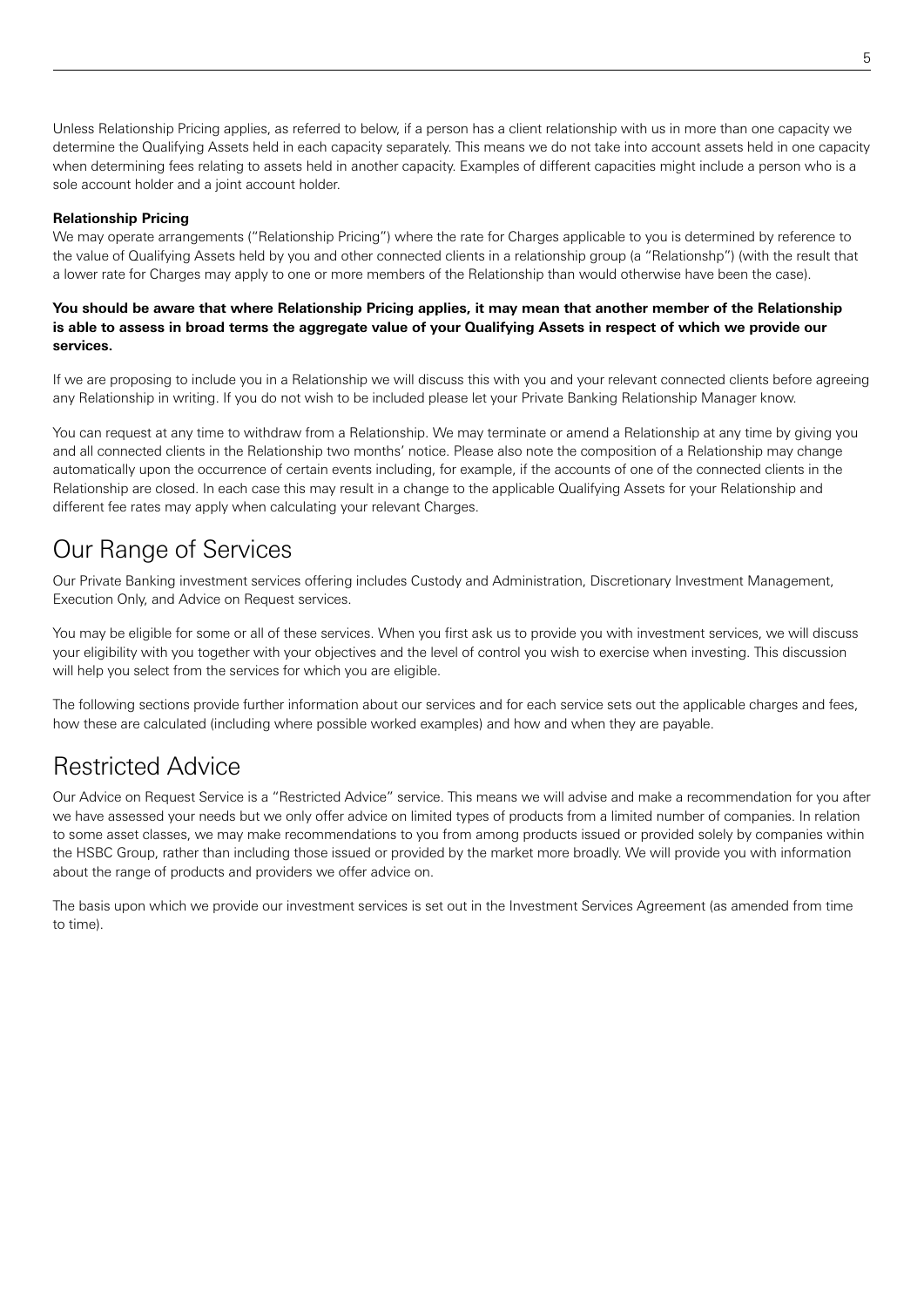# 2. Discretionary Investment Management Service

Our Discretionary Investment Management Service allows you to delegate the running of one or more investment portfolios to a dedicated team of investment managers who will manage a selection of your Discretionary Qualifying Assets (a "Portfolio") in accordance with your agreed investment objectives and attitude to risk.

This service incurs our Discretionary Investment Management Service Fee which covers both the management of your Portfolio and any advice provided in connection with establishing or changing an investment strategy. It also includes arranging and executing transactions in your Portfolio, excluding third party Brokerage Charges.

For all of our Discretionary Investment Management Services the fee you pay is calculated quarterly by applying an annual percentage rate to the average daily value of your Portfolio (including cash) over the preceding quarter. For this purpose, the average value of the Portfolio will be determined by reference to the notional GBP value of the Portfolio on each day during the preceding quarter (or, where applicable, each day during the quarter on which the Portfolio was held).

The annual percentage rate we apply depends on the average daily value of your Discretionary Qualifying Assets during the relevant period and varies according to whether the Portfolio is multi asset class, single asset class (equity or fixed income) or a bespoke Portfolio tailored to your particular requirements.

"Discretionary Qualifying Assets" are assets and investments managed for you and held with us within our Discretionary Investment Management Service (including cash). This means that if you hold different Portfolios these will be aggregated together to determine your Discretionary Qualifying Assets.

Our fee tables, further information and worked examples showing how the Fee is calculated are set out in the following pages. In all cases the applicable Discretionary Investment Management Service Fee will be debited from cash held within the relevant Portfolio account, quarterly in arrears. Our normal dates for calculating the applicable fees are the last business day of March, June, September and December and the fee will typically be debited 10 working days later.

As the Discretionary Investment Management Service Fee is calculated by applying an annual percentage rate to the daily average value of the assets and investments in the Portfolio during the quarter, the absolute amount of the fee will generally increase or decrease in line with changes in the value of the relevant Portfolio.

The Discretionary Investment Management Service Fee is an ongoing fee. You can terminate a Discretionary Investment Management Service by serving written notice upon us in accordance with the Investment Services Agreement. Following termination, your investments will be transferred to the Execution Only Service (or such other service as you may request and we may agree) and the fees for that service will become payable.

Worked examples showing how the Discretionary Investment Management Service Fee is calculated can be found in Section 12.

### **Account Fee**

An Account Fee is payable in addition to your Discretionary Investment Management Service Fee. The Account Fee is a quarterly fee for the supplemental Custody and Administration Services provided by us in connection with the assets and investments held within your Portfolio(s). Section 9 of this Schedule explains the basis upon which we calculate the Account Fee.

### Multi Asset Class Discretionary Portfolios

Multi Asset Class Discretionary Portfolios are diversified Portfolios which can comprise a number of markets and asset classes such as equities, bonds, real estate, commodities and hedge funds. The applicable fee rate will depend on the average value of your Discretionary Qualifying Assets over the preceding quarter.

### **Discretionary Investment Management Service Rates – Multi Asset Class**

| <b>Qualifying Assets</b>                    | <b>Discretionary Investment Management Service Fee Rate</b> |
|---------------------------------------------|-------------------------------------------------------------|
| Average value over preceding quarter (GBP*) | (per annum)                                                 |
| Up to (but excluding) 5,000,000             | $0.60\%$                                                    |
| 5,000,000 up to (but excluding) 10,000,000  | $0.55\%$                                                    |
| 10,000,000 up to (but excluding) 20,000,000 | $0.50\%$                                                    |
| 20,000,000 up to (but excluding) 50,000,000 | 0.45%                                                       |
| 50,000,000 and over                         | 0.40%                                                       |

\*Assets denominated in a currency other than GBP are notionally converted into GBP for the purposes of determining the value of your Qualifying Assets.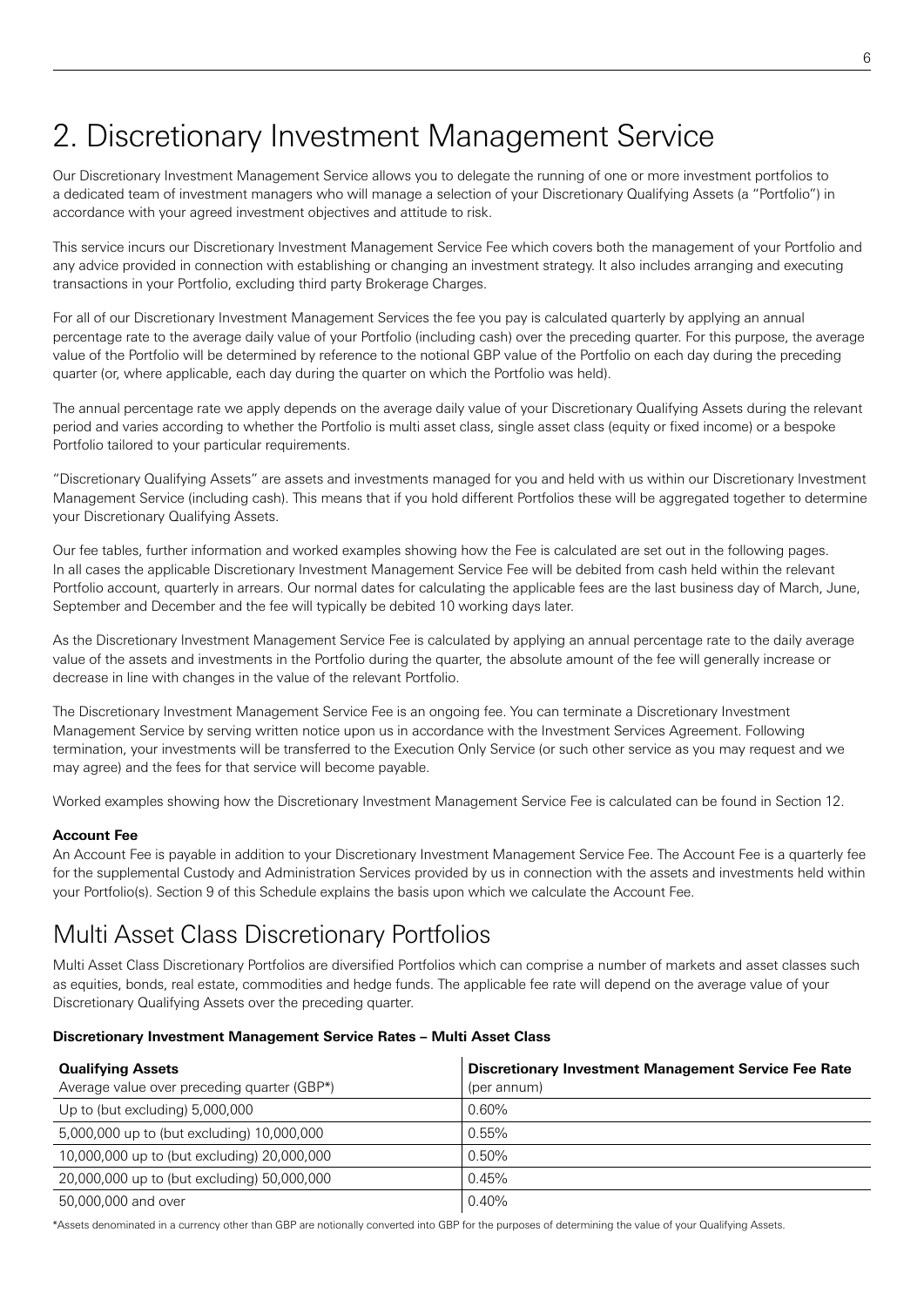### Single Asset Class Discretionary Portfolios

We offer equity and fixed income single asset class discretionary portfolios. Equity Portfolios have a geographical or sector focus and are comprised of equities and/or other securities whose underlying exposure is equity based. Fixed income Portfolios are comprised of corporate or sovereign fixed income assets from emerging and developed markets. A minimum investment amount is required to qualify for a single asset class Portfolio. This amount varies according to the selected Investment Strategy as shown below.

Separate Discretionary Investment Management Service Fee rates apply for each of the available single asset Investment Strategies.

The applicable fee rate will depend on the average value of your Discretionary Qualifying Assets over the preceding quarter, whether it is an equity or fixed income single asset class Portfolio and the Investment Strategy of the Portfolio.

#### **Discretionary Investment Management Service Rates – Single Asset Class**

| <b>Equity Portfolios</b>                                                |                                                                            |                                    |  |  |  |  |  |
|-------------------------------------------------------------------------|----------------------------------------------------------------------------|------------------------------------|--|--|--|--|--|
| <b>Qualifying Assets</b><br>Average value over preceding quarter (GBP*) | <b>Discretionary Investment Management Service Fee Rate</b><br>(per annum) |                                    |  |  |  |  |  |
|                                                                         | <b>Global Equity</b>                                                       | <b>Global Equity High Dividend</b> |  |  |  |  |  |
| Up to (but excluding) 5,000,000                                         | 0.60%                                                                      | $0.60\%$                           |  |  |  |  |  |
| 5,000,000 up to (but excluding) 10,000,000                              | 0.55%                                                                      | 0.55%                              |  |  |  |  |  |
| 10,000,000 up to (but excluding) 20,000,000                             | 0.50%                                                                      | 0.50%                              |  |  |  |  |  |
| 20,000,000 up to (but excluding) 50,000,000                             | 0.45%                                                                      | 0.45%                              |  |  |  |  |  |
| 50,000,000 and over                                                     | 0.40%                                                                      | 0.40%                              |  |  |  |  |  |
| Minimum Investment Amount                                               | GBP, USD, EUR 1 million                                                    | GBP. USD. EUR 1 million            |  |  |  |  |  |

\*Assets denominated in a currency other than GBP are notionally converted into GBP for the purposes of determining the value of your Qualifying Assets.

### **Fixed Income Portfolios**

| <b>Qualifying Assets</b>                            | Discretionary Investment Management Service Fee Rate (per annum) |                                                      |                                            |                                                       |                                          |                                                            |                                                               |
|-----------------------------------------------------|------------------------------------------------------------------|------------------------------------------------------|--------------------------------------------|-------------------------------------------------------|------------------------------------------|------------------------------------------------------------|---------------------------------------------------------------|
| Average value over<br>preceding quarter<br>$(GBP*)$ | <b>Global Fixed</b><br><b>Maturity</b><br><b>Portfolio</b>       | <b>Global Fixed</b><br>Income<br>Investment<br>Grade | <b>Global Fixed</b><br>Income<br>Freestyle | <b>Short Term</b><br>Investment<br>Grade <sup>1</sup> | <b>Global High</b><br>Yield <sup>1</sup> | <b>Emerging</b><br><b>Market</b><br>Freestyle <sup>1</sup> | Emerging<br><b>Market</b><br>Investment<br>Grade <sup>1</sup> |
| Up to (but excluding)<br>5,000,000                  | $0.30\%$ <sup>2</sup>                                            | 0.35%                                                | 0.35%                                      | 0.35%                                                 | $0.50\%$ <sup>2</sup>                    | 0.50%                                                      | 0.50%                                                         |
| 5,000,000 up to<br>(but excluding)<br>10,000,000    | $0.30\%$ <sup>2</sup>                                            | 0.35%                                                | 0.35%                                      | 0.35%                                                 | 0.50%                                    | 0.50%                                                      | 0.50%                                                         |
| 10,000,000 up to<br>(but excluding)<br>20,000,000   | 0.30%                                                            | 0.30%                                                | 0.30%                                      | 0.30%                                                 | 0.45%                                    | 0.45%                                                      | 0.45%                                                         |
| 20,000,000 up to<br>(but excluding)<br>50,000,000   | 0.25%                                                            | 0.25%                                                | 0.25%                                      | 0.25%                                                 | 0.40%                                    | 0.40%                                                      | 0.40%                                                         |
| 50,000,000 and over                                 | 0.20%                                                            | 0.20%                                                | 0.20%                                      | 0.20%                                                 | 0.35%                                    | 0.35%                                                      | 0.35%                                                         |
| Minimum<br>Investment Amount                        | GBP, USD,<br><b>EUR</b>                                          | GBP, USD,<br><b>EUR</b>                              | GBP, USD,<br><b>EUR</b>                    | <b>USD</b><br>3 million                               | <b>USD</b><br>10 million                 | <b>USD</b><br>5 million                                    | <b>USD</b><br>5 million                                       |
|                                                     | 10 million                                                       | 3 million                                            | 3 million                                  |                                                       |                                          |                                                            |                                                               |

\*Assets denominated in a currency other than GBP are notionally converted into GBP for the purposes of determining the value of your Qualifying Assets.

1 Available in USD base currency only

<sup>2</sup> Note minimum investment amount – this rate applies if the average value of your Qualifying Assets reduces below the applicable threshold.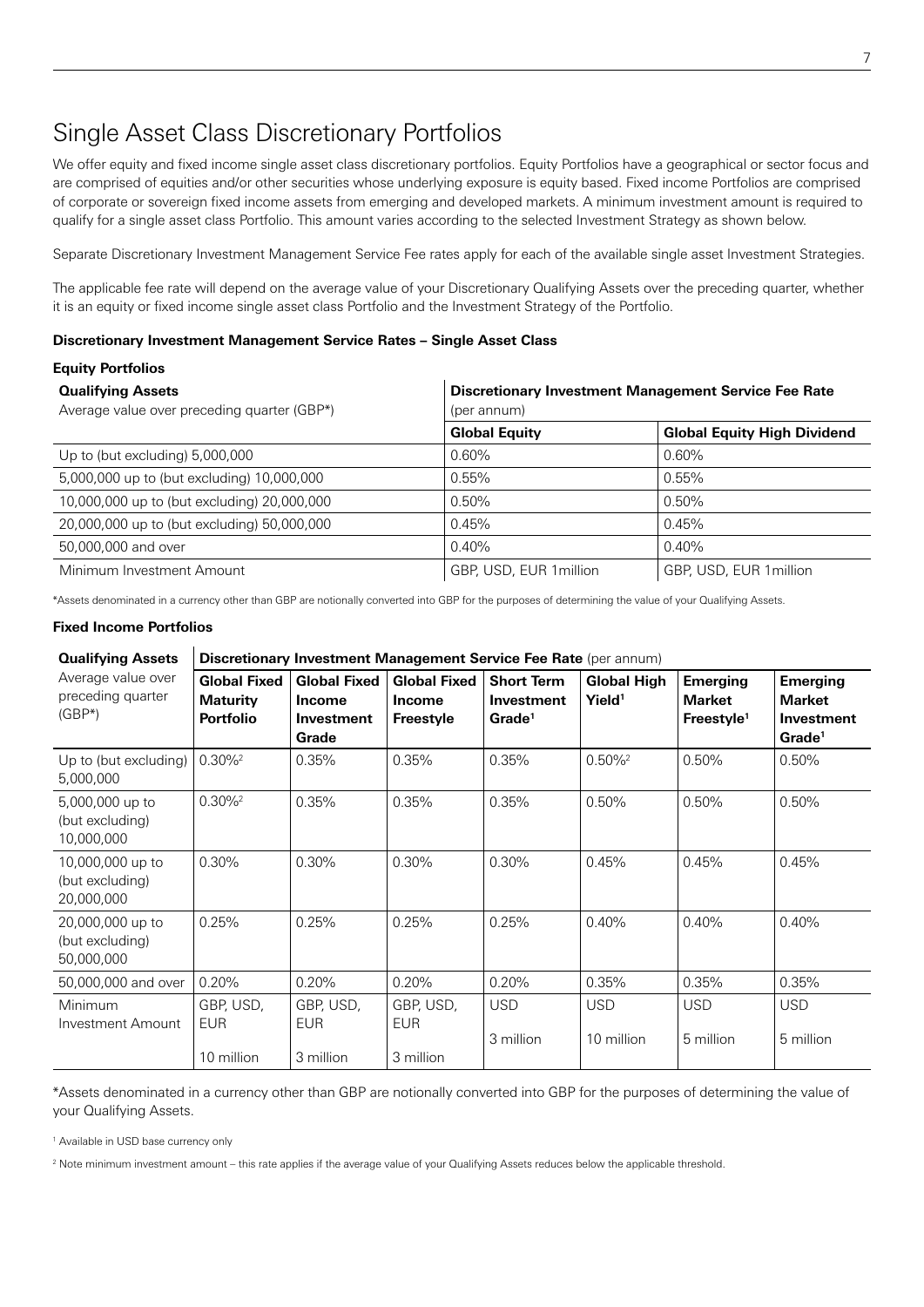### **Bespoke Portfolios**

We can work with you to create bespoke mandates tailored to your requirements. A bespoke Portfolio requires a minimum investment of GBP20m (or currency equivalent). We will discuss your mandate requirements with you and our fee for managing your bespoke Portfolio so that you are clear about how much the service will cost before you decide to appoint us as your investment manager.

### Discretionary Investment Management Service Rates – Strategic Investment Solutions

The Strategic Investment Solutions (SIS) service is a Multi-Manager, Multi-Asset discretionary portfolio service that aims to achieve the Investment Objectives stated within the relevant Strategy Sheet. Further information on the strategies of the underlying building blocks is available in the Prospectus.

This Schedule of Fees should be read in conjunction with all other documents provided to you about the service in order to ascertain what you will be receiving for the fees chargeable and outlined herein. This Schedule of Fees should be read in terms of the current Strategy selection. Fees may change if you choose to switch strategies.

Management Fees are inclusive of all management fees paid to the underlying managers in the service and there are no additional trading commissions charged upfront or for switching strategies or building blocks.

In addition to the Management Fee, each building block will incur fees related to the administration and custody of the underlying assets. For funds managed by SEI these fees range from 0.20%-0.40% per annum, and are deducted from the value of the underlying building blocks and reflected in their Net Asset Values. A list of the administration and custody fees applicable to each building block can be found in the Prospectus.

For Alternative Funds managed by HSBC these fees and costs are 0.15% per annum. In addition there is a performance fee of up to 10% per annum calculated on excess performance over a fixed hurdle rate. These are deducted from the value of the funds and reflected in their Net Asset Values. Full details on these additional costs can be found in the Prospectus.

Any underlying exchange related costs and foreign exchange costs will be included in the individual building block administration and custody fees outlined above and will be reflected in the respective Net Asset Value of the building block.

Management Fees may be subject to local government taxes such as VAT in addition to the rates outlined below.

The Management Fees are charged quarterly in arrears based on the average daily account value for the previous quarter. These will be deducted from your portfolio's cash holding. Should there be insufficient cash available, holdings will be sold in order to cover the fees.

For Optimal Strategies, the Management Fees are tiered and the amount paid will depend on both the strategy selected and the average account balance in the period. The higher the balance, the lower the fee paid in percentage terms where the balance crosses the tiers. By way of example, for an account with a 'Growth' Strategy and an average daily balance of US\$1.9m for the quarter, the annual fee rate will be 1.60%. If in the next quarter, the daily average balance increased to US\$2.1m, the fee rate will automatically decrease to 1.45% for the quarter. As the balance increases or decreases, the fee rate charged can decrease or increase where it crosses the tiers outlined in the tables below.

HSBC may amend or supplement the Management Fees outlined below from time to time. If we do this we will give you adequate notice.

### **Optimal strategies USD/EUR**

### **SIS Optimal I and II strategies**

|                                                        | <b>Fixed Income</b> | <b>Preservation</b> | <b>Conservative</b> | <b>Balanced</b>              | <b>Growth</b> | Aggressive | <b>Equities</b> |
|--------------------------------------------------------|---------------------|---------------------|---------------------|------------------------------|---------------|------------|-----------------|
| For account value                                      |                     |                     |                     | <b>Annual Management Fee</b> |               |            |                 |
| Up to (but<br>excluding) 2,000,000                     | 0.95%               | 1.15%               | 1.30%               | 1.45%                        | $.60\%$       | 1.75%      | 1.90%           |
| From 2,000,000 up<br>to (but excluding)<br>10,000,000  | 0.80%               | 1.00%               | 1.15%               | 1.30%                        | 1.45%         | 1.60%      | 1.80%           |
| From 10,000,000 up<br>to (but excluding)<br>20,000,000 | $0.70\%$            | $0.90\%$            | 1.05%               | 1.20%                        | 1.35%         | 1.50%      | 1.70%           |
| 20,000,000 and over                                    | 0.60%               | 0.80%               | 0.95%               | 1.10%                        | 1.25%         | 1.40%      | 1.60%           |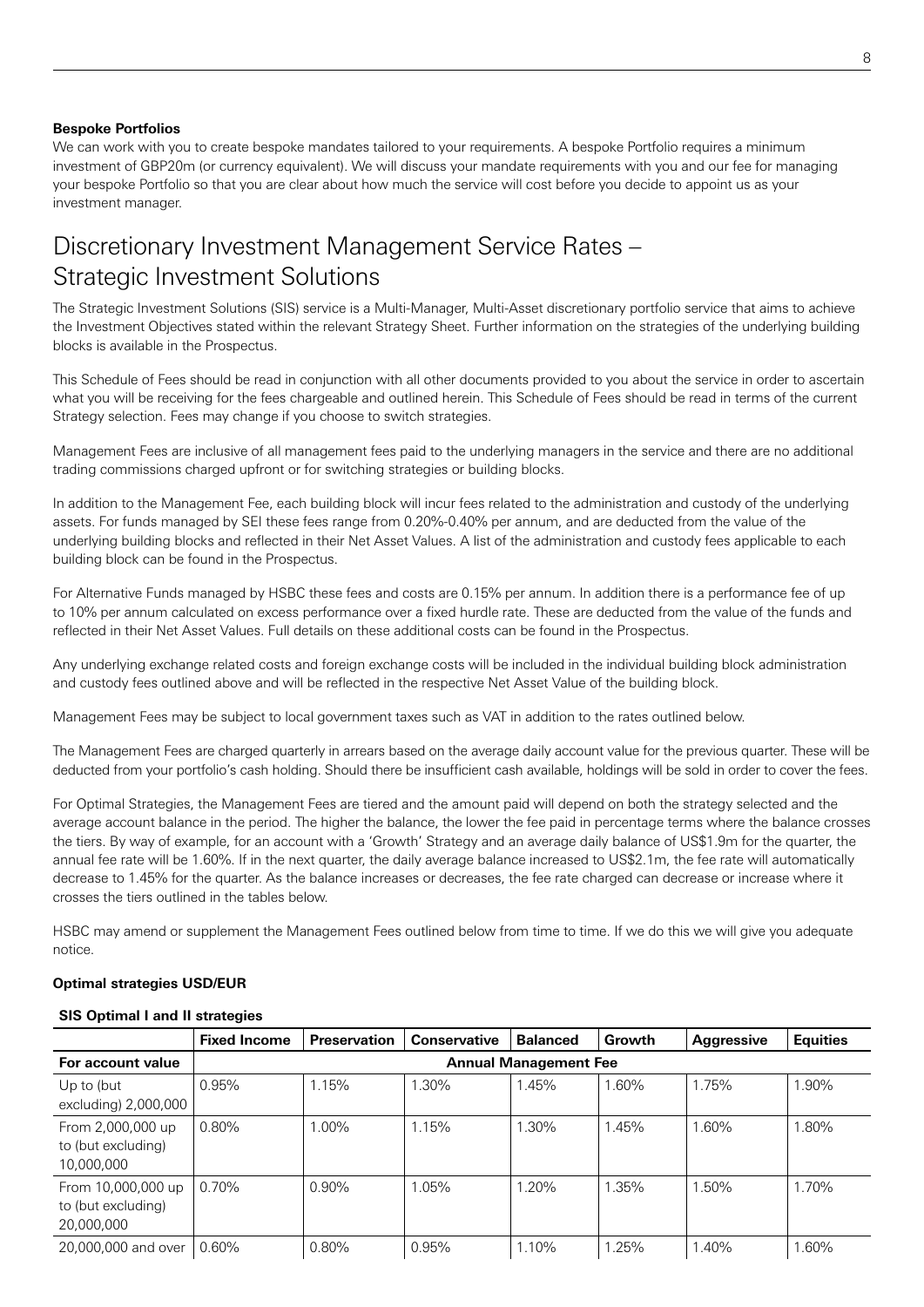### **Optimal strategies GBP**

### **SIS Optimal I and II strategies**

|                                                         | <b>Fixed Income</b> | <b>Preservation</b> | <b>Conservative</b> | <b>Balanced</b>              | Growth | <b>Aggressive</b> | <b>Equities</b> |
|---------------------------------------------------------|---------------------|---------------------|---------------------|------------------------------|--------|-------------------|-----------------|
| For account value                                       |                     |                     |                     | <b>Annual Management Fee</b> |        |                   |                 |
| Up to (but excluding)<br>£1,300,000                     | 0.95%               | 1.15%               | 1.30%               | 1.45%                        | 1.60%  | 1.75%             | 1.90%           |
| From £1,300,000 up<br>to (but excluding)<br>£6,600,000  | $0.80\%$            | $1.00\%$            | 1.15%               | $.30\%$                      | 1.45%  | 1.60%             | 1.80%           |
| From £6,600,000 up<br>to (but excluding)<br>£13,200,000 | $0.70\%$            | $0.90\%$            | 1.05%               | 1.20%                        | 1.35%  | 1.50%             | 1.70%           |
| £13,200,000<br>and over                                 | $0.60\%$            | 0.80%               | 0.95%               | 1.10%                        | 1.25%  | 1.40%             | 1.60%           |

### **Customised strategies (All currencies)**

| Category     | <b>Building block</b>                     | Annual management fee |
|--------------|-------------------------------------------|-----------------------|
| Α            | <b>Global Short Duration Fixed Income</b> | 0.80%                 |
| А            | Global Fixed Income                       | 0.80%                 |
| А            | Global Opportunistic Fixed Income         | 0.80%                 |
| А            | US Core Fixed Income                      | 0.80%                 |
| А            | UK Core Fixed Income                      | 0.80%                 |
| А            | Euro Core Plus Fixed Income               | 0.80%                 |
| $\sf B$      | US High Yield Fixed Income                | 0.90%                 |
| $\sf B$      | <b>Emerging Markets Fixed Income</b>      | 0.90%                 |
| С            | <b>Global Managed Volatility Equities</b> | 1.80%                 |
| С            | <b>Global Equities</b>                    | 1.80%                 |
| С            | US Large Companies Equities               | 1.80%                 |
| C            | US Small Companies Equities               | 1.80%                 |
| C            | <b>UK Equities</b>                        | 1.80%                 |
| C            | Europe ex-UK Equities                     | 1.80%                 |
| $\mathsf{C}$ | Pan European Small Companies Equities     | 1.80%                 |
| C            | Japanese Equities                         | 1.80%                 |
| C            | Pacific Basin ex-Japan Equities           | 1.80%                 |
|              | <b>Emerging Markets Equities</b>          | 1.80%                 |

Overall Management Fees charged for Customised Strategies will be determined on a pro-rata basis depending on the proportion held of each building block and the management fee rate for each building block as outlined above.

By way of example, if an account had an average balance for the quarter of £5,000,000 in a Customised Strategy with £2,000,000 invested in the US Core Fixed Income building block and £3,000,000 invested in the UK Equities building block, the annualised fee rate charged would be 1.40% as follows:

 $(E2,000,000 \times 0.80\% + E3,000,000 \times 1.80\% / E5,000,000 =$  pro-rata rate of 1.40%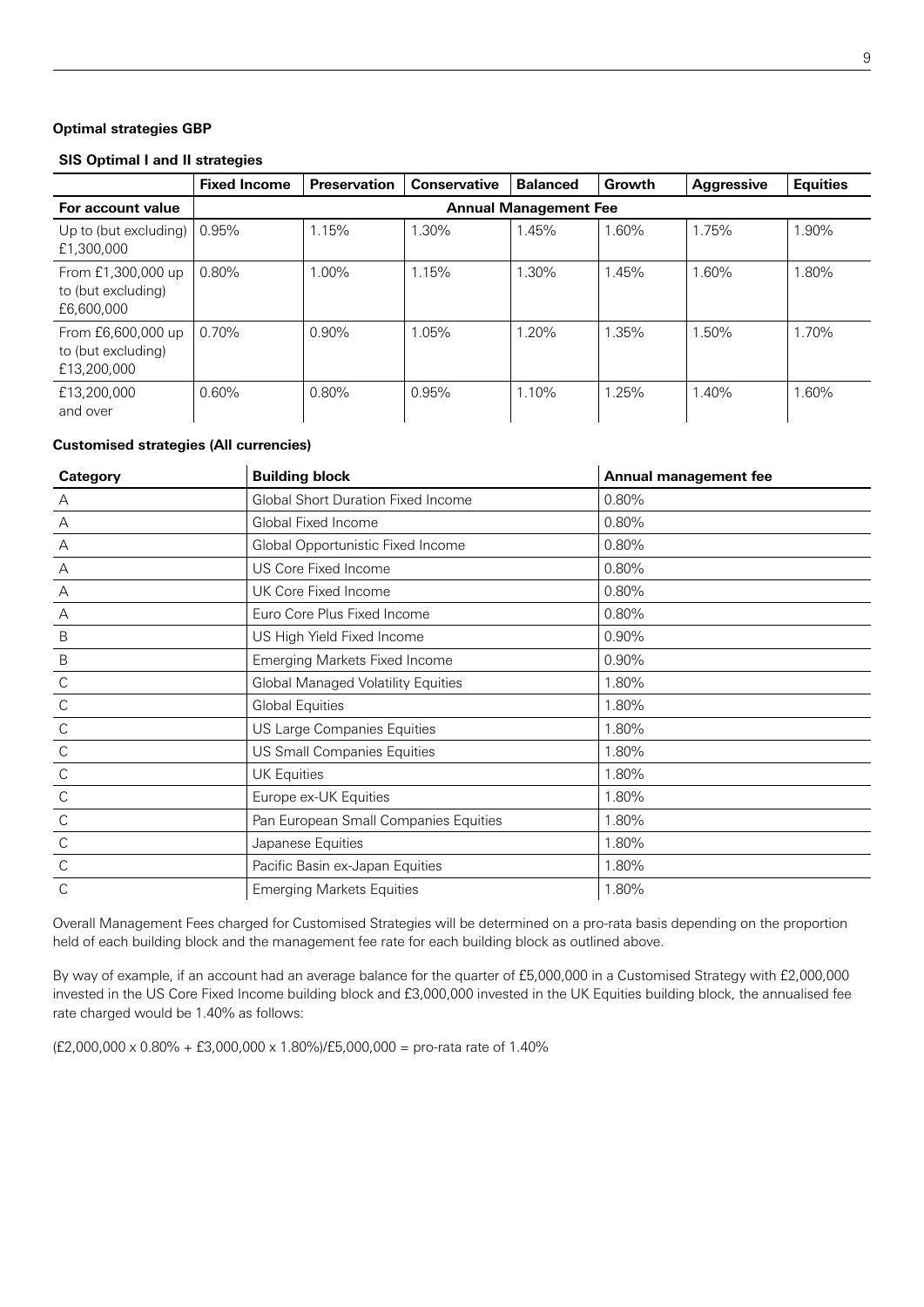# 3. Advice on Request Service

This service is available to Channel Islands and Isle of Man resident clients only.

Where this service is available and used by you, we will provide you with investment advice when you specifically request it. The Advice on Request Service does not provide ongoing portfolio monitoring and management. Where you wish us to do so, we may contact you proactively with new investment ideas from time to time which we consider may be of interest to you. However, we will only provide investment advice to you when you request it and any decision to follow our recommendation and to transact is taken by you.

The Advice on Request Service incurs the Advice on Request (AoR) Adviser Charge.

### **AoR Adviser Charge**

The AoR Adviser Charge applies when you execute any transaction based on our investment advice under the Advice on Request Service. The Adviser Charge is calculated as a percentage of the amount you transact. The applicable rate used to calculate your fee depends on the type of investment and the value of the transaction. Please note for liquidity funds the AoR Adviser Charge is a flat fee which covers any advice we provide on the acquisition of the holding and any subsequent redemption. If our advice covers more than one investment type and you decide to implement all of our recommendations, you will pay the AoR Adviser Charge applicable to each investment type transacted. Where our investment advice includes recommendations to both sell and buy investments a separate AoR Adviser Charge applies to each transaction. The relevant rates and the flat fee (as applicable) together with worked examples showing how we calculate the AoR Adviser Charge you pay are set out below.

There is a minimum AoR Adviser Charge for each transaction as shown in the table below. The AoR Adviser Charge is only payable when your transaction is executed and an indicative amount will be notified to you before you confirm your investment instruction to us. The AoR Adviser Charge you pay will be debited from cash held within your Advice on Request account on the day that the transaction settles and will be confirmed in the relevant contract note.

A separate Alternative Investments Service Charge is also payable for services provided in connection with private market funds. For further details about the Alternative Investments Service Charge please see Section 8 of this Schedule below.

### **Over the Counter (OTC) Derivatives and Precious Metals**

Specific fees apply to OTC related services and products including dual currency accounts, foreign exchange forwards and foreign exchange options and to services in respect of precious metals. For details please refer to sections [\*] of this Schedule.

### **Account Fee**

An Account Fee is payable in addition to your AoR Adviser Charge. The Account Fee is a quarterly fee for the supplemental Custody and Administration Services provided by us in connection with assets and investments held under our Advice on Request Service. Section 9 of this Schedule explains the basis upon which we calculate the Account Fee.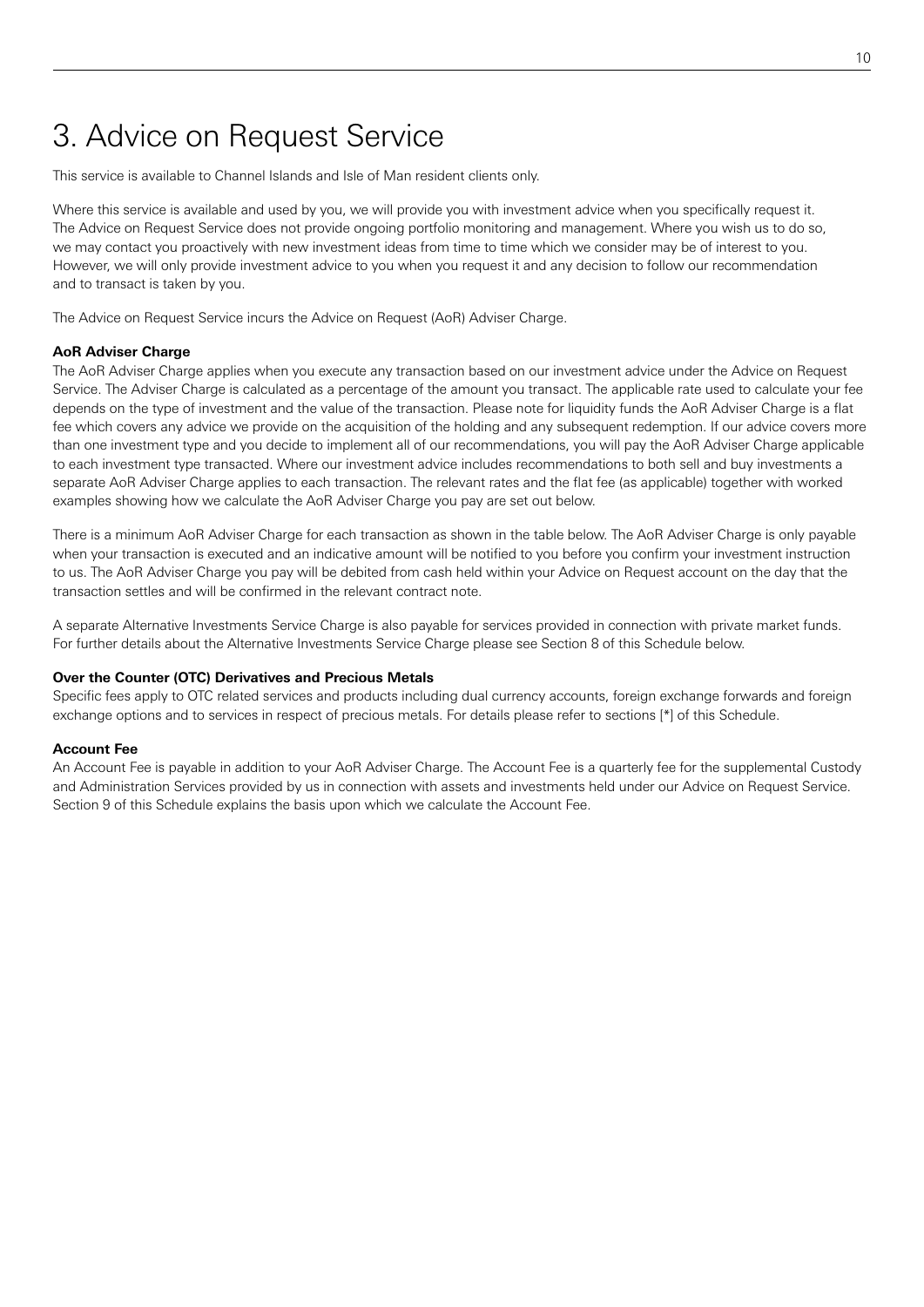### **AoR Adviser Charge Rates (excluding OTC derivatives, precious metals, certificates of deposit, commercial paper, short term treasury bills1)**

| <b>Transaction Value</b><br>$(GBP*)$                                              | <b>Fixed</b><br><b>Income</b>     | <b>Equities</b> | <b>Funds</b> | <b>Private</b><br><b>Market</b><br><b>Funds</b> | <b>Type A</b><br><b>Structured</b><br>Products <sup>2</sup> | <b>Type B</b><br><b>Structured</b><br>Products <sup>2</sup> |
|-----------------------------------------------------------------------------------|-----------------------------------|-----------------|--------------|-------------------------------------------------|-------------------------------------------------------------|-------------------------------------------------------------|
| Up to (but excluding) 250,000                                                     | 0.65%                             | 0.70%           | 0.75%        | 0.75%                                           | 0.75%                                                       | 1.50%                                                       |
| 250,000 up to (but excluding) 500,000                                             | 0.60%                             | 0.65%           | 0.70%        | 0.75%                                           | 0.70%                                                       | 1.40%                                                       |
| 500,000 up to (but excluding) 1,000,000                                           | 0.40%                             | 0.45%           | 0.50%        | 0.75%                                           | 0.50%                                                       | 1.20%                                                       |
| 1,000,000 and over                                                                | 0.40%                             | 0.45%           | 0.50%        | 0.50%                                           | 0.50%                                                       | 1.20%                                                       |
| Minimum Adviser Charge per transaction<br>(depending on base currency of account) | GBP500: USD800: EUR500: or CHF750 |                 |              |                                                 |                                                             |                                                             |
| Liquidity Funds                                                                   | Flat fee GBP200 per transaction   |                 |              |                                                 |                                                             |                                                             |

### **AoR Adviser Charge Rates (certificates of deposit, commercial paper and short term treasury bills1)**

### **Transaction Value**

(GBP\*)

| Up to (but excluding) 5,000,000            | 0.35%    |
|--------------------------------------------|----------|
| 5,000,000 up to (but excluding) 10,000,000 | $0.30\%$ |
| 10,000,000 and over                        | 0.25%    |

\*Any transaction value denominated in a currency other than GBP is notionally converted into GBP for the purposes of determining the applicable fee rate.

<sup>1</sup> For this purpose a short term treasury bll is a government issued short term debt with a maturity of one year or less or government issued securities with less than one year left to maturity.

2 For an explanation of Type A and Type B Structured Products see the Introduction to this Schedule.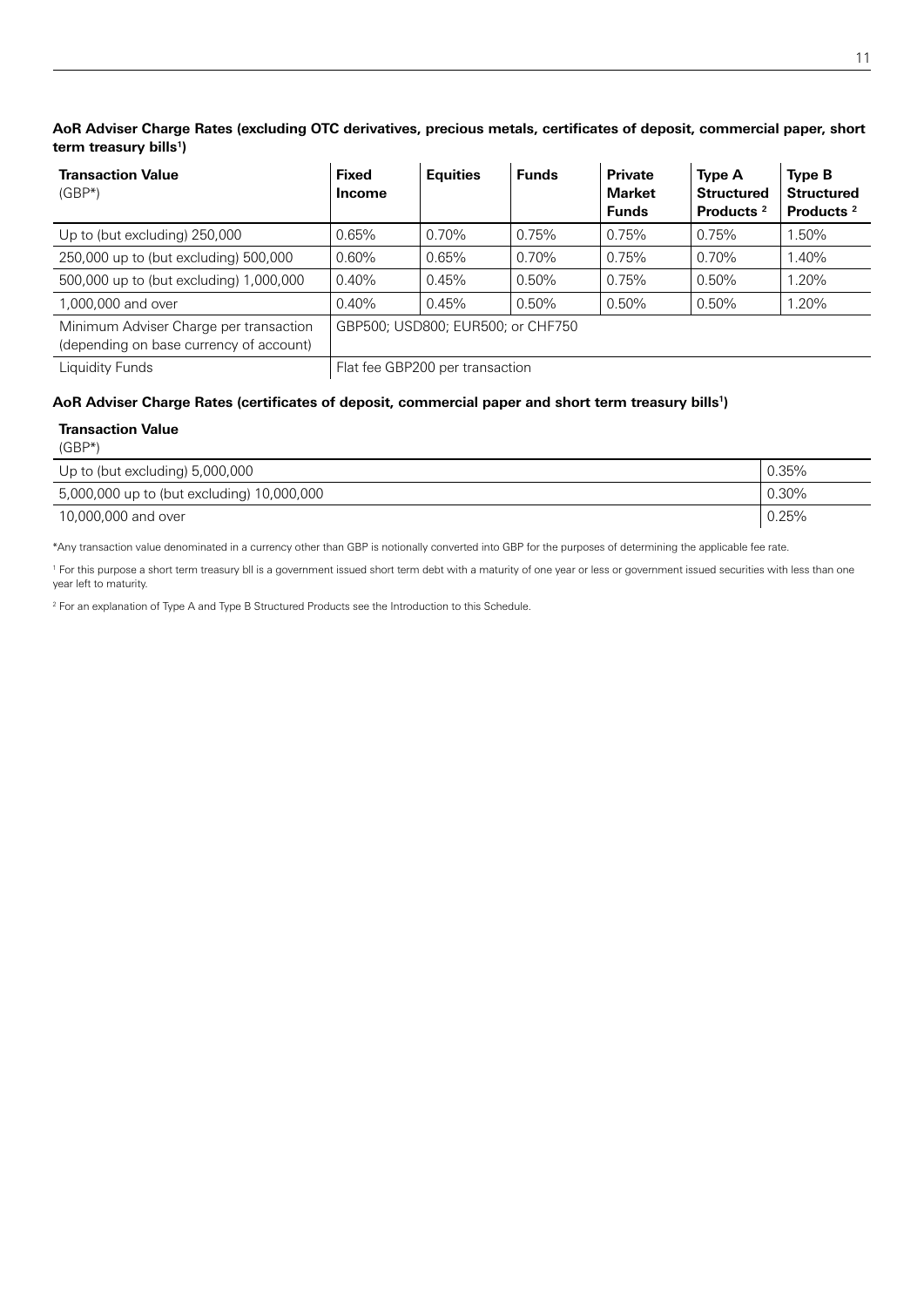# 4. Dual Currency Accounts

Dual Currency Accounts (DCAs) may be transacted under our Advice on Request Service or Execution Only Service

A DCA is a form of customised bilateral agreement put in place between you comprising a deposit and a linked OTC option and us. The terms of a DCA are governed by our General Terms and Conditions and the Investment Services Agreement (and related Trade Confirmations).

The minimum amount accepted for DCA is GPB500,000 or equivalent foreign currency.

Two charges will apply to our services in respect of all DCAs:

| <b>First charge</b><br>Either                                                                                                                              | <b>Second Charge</b>                   |
|------------------------------------------------------------------------------------------------------------------------------------------------------------|----------------------------------------|
| (i) an Initial Advice on Request (AoR) Adviser Charge or a<br>Subsequent AoR Adviser Charge if the DCA is placed under our<br>Advice on Request Service OR | PLUS in all cases a DCA Service Charge |
| (ii) an Execution Only Fee if the DCA is placed under our<br>Execution Only Service.                                                                       | PLUS in all cases a DCA Service Charge |

### Advice on Request

### **Initial AoR Adviser Charge**

The Initial AoR Adviser Charge applies the first time we provide you with our Advice on Request Service for a DCA with a particular Reference Currency Pair (as defined in the Dual Currency Investment Account Terms and Conditions).

The Initial AoR Adviser Charge reflects the work undertaken in carrying out a full assessment of your financial situation and investment objectives in the context of the selected Reference Currency Pair and, based on that assessment, making a recommendation of the proposed DCA.

### **Subsequent AoR Adviser Charge**

When we provide our Advice on Request Services for any subsequent DCA with the same Reference Currency Pair we will ask you to confirm that your financial situation and investment objectives have not changed. If you do not advise us of any changes, we will rely on the information provided by you in the context of our initial suitability review when assessing our recommendation in respect of the subsequent DCA. Our Advice on Request Service for subsequent DCA's with the same Reference Currency Pair will therefore attract a lower Subsequent AoR Adviser Charge.

We may ask you to assist us in updating our full assessment in respect of any selected Reference Currency Pair periodically, for example when we carry out a subsequent review of your overall financial circumstances with you.

The Initial AoR Adviser Charge and the Subsequent AoR Adviser Charge cover the cost of us executing your DCA order as well as the advisory services provided to you in relation to it. In addition to the Initial or Subsequent AoR Adviser Charge, each trade will attract a DCA Service Fee. This is the fee payable to us as the manufacturer of the DCA product.

#### **DCA Advice on Request Service Fee Rates:**

These fees are calculated by applying the stated Fee Rate (per annum) to the amount of the DCA for its tenor (taking into account the day count convention for the currency of its denomination).

|                               | Advice on Request Fee Rate (per annum) |
|-------------------------------|----------------------------------------|
| Initial AoR Adviser Charge    | $1.0\%$                                |
| Subsequent AoR Adviser Charge | $0.50\%$                               |
| DCA Service Charge            | $1.0\%$                                |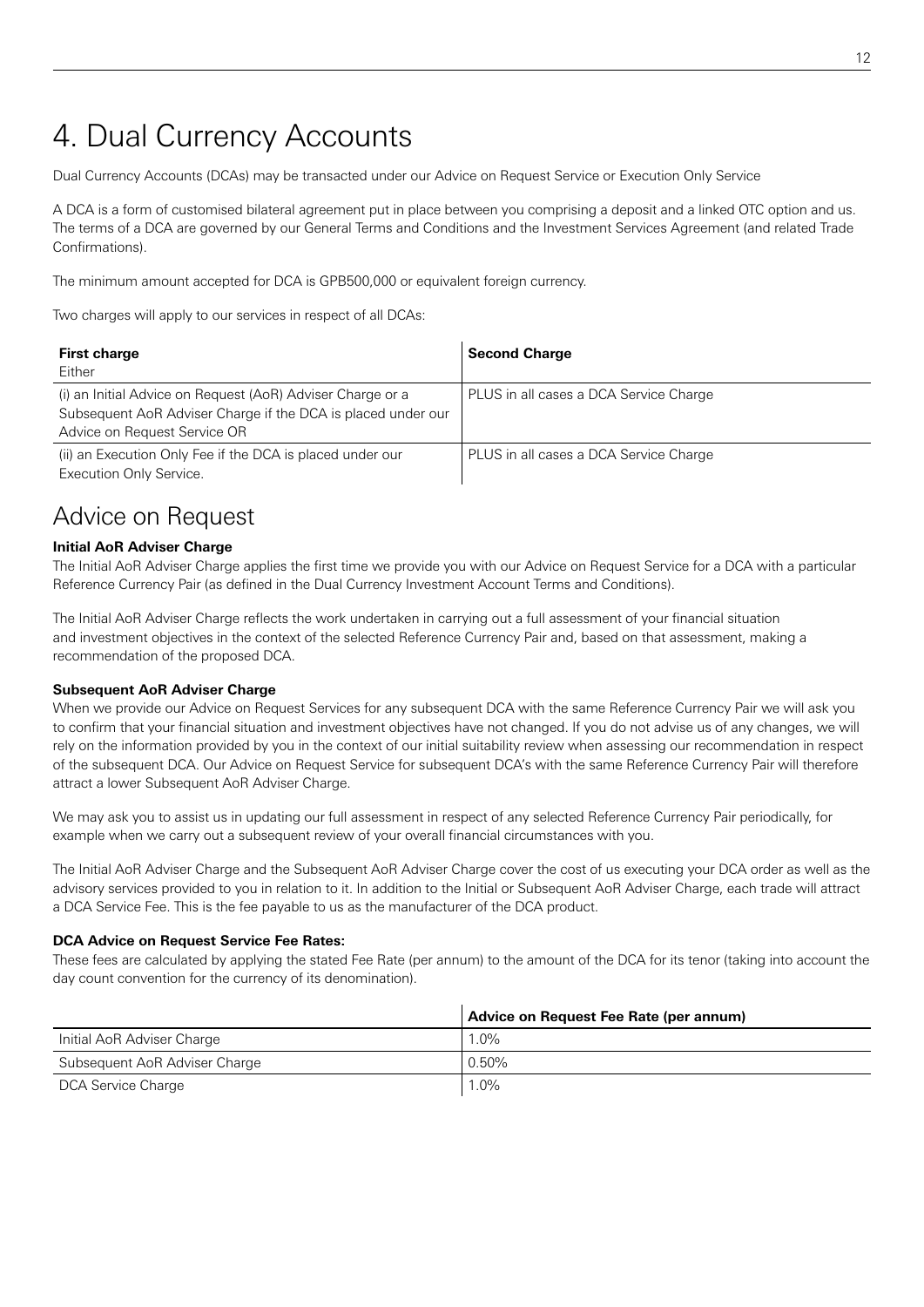### Execution Only Service

If you enter into a DCA through our Execution Only Service, where we do not provide any investment recommendation to you in respect of the DCA, you will incur an Execution Only Fee for the services we provide in executing the trade. In addition you will incur the DCA Service Charge described in in the section headed "Advice on Request Service" which is payable to us.

### **DCA Execution Only Service Fee Rates:**

These fees are calculated by applying the stated Fee Rate (per annum) to the amount of the DCA for its tenor (taking into account the day count convention for the currency of its denomination).

|                    | <b>Execution Only Fee Rate (per annum)</b> |
|--------------------|--------------------------------------------|
| Execution Only Fee | 0.25%                                      |
| DCA Service Charge | 1.0%                                       |

### **Account Fee**

DCAs do not incur the Account Fee.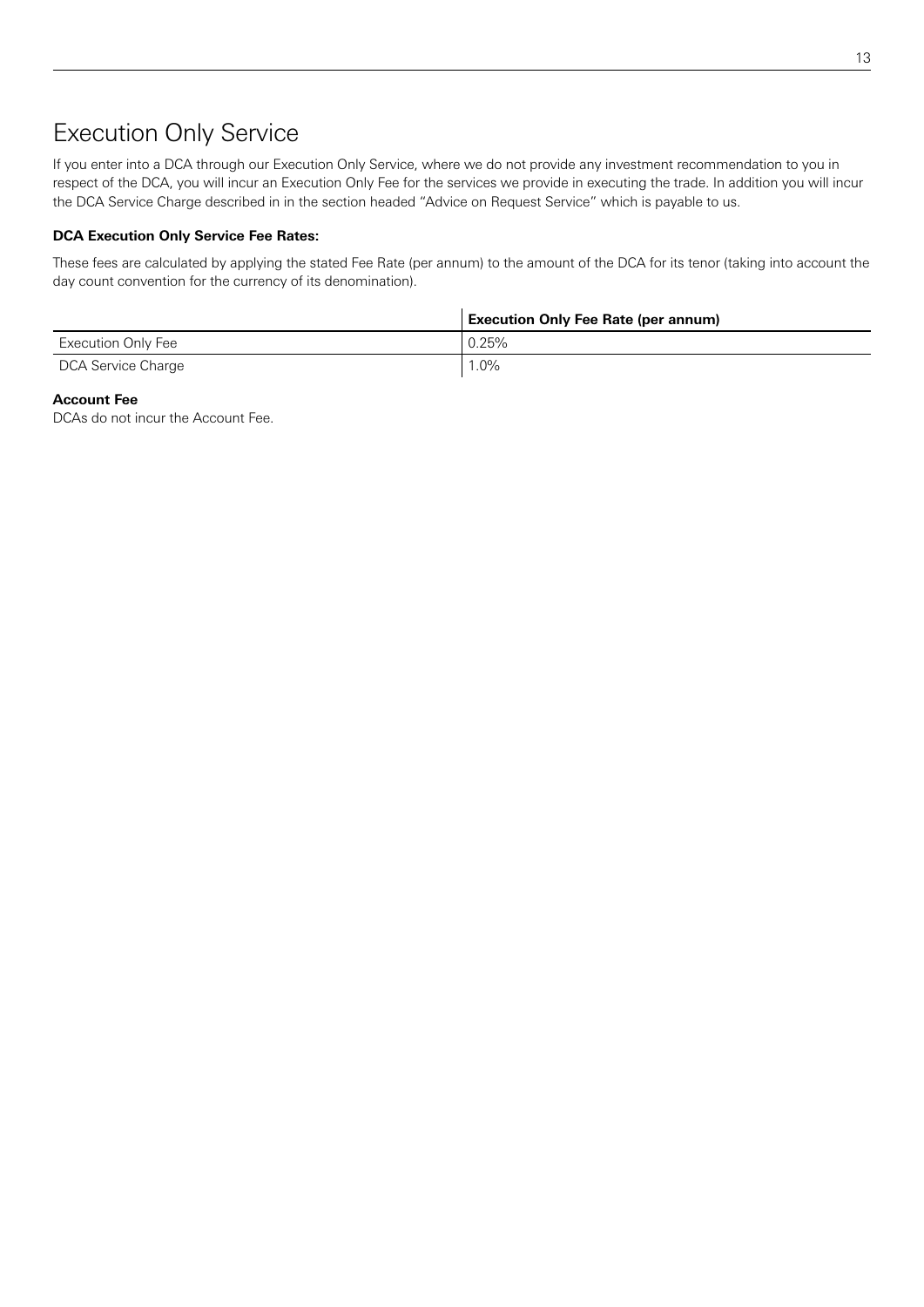# 5. Foreign Exchange (FX) Forwards and Spot

### **FX Spot**

Where you instruct us to carry out an FX Spot transaction on your account, our fee is built into the exchange rate. Typically we will obtain institutional pricing for the transaction from our Gobal Markets Division in London (or enter into a back-to-back trade with HSBC Bank plc (or another market counterparty) and our fee is represented by the difference in the price we transact with you and the price we obtain from our Global Markets Division or we pay under the back-to-back trade.

As such our fee is calculated as a percentage of the amount you transact. The applicable rate used to calculate your fee depends on the value of the transaction.

| <b>Transaction value</b><br>$(GBP*)$      | <b>Fee Rate</b> |
|-------------------------------------------|-----------------|
| Up to (but excluding) 100,000             | $00\%$          |
| 100,000 up to (but excluding) 200,000     | 0.75%           |
| 200,000 up to (but excluding) 500,000     | 0.50%           |
| 500,000 up to (but excluding) 1,000,000   | 0.30%           |
| 1,000,000 up to (but excluding) 5,000,000 | 0.20%           |
| 5,000,000 and over                        | 0.10%           |

\*Any transaction value denominated in a currency other than GBP is notionally converted into GBP for the purposes of determining the applicable fee rate.

### **FX Forwards**

FX Forwards are a form of OTC derivative product we can put in place between you and us (acting as your counterparty). FX Forwards may only be transacted under our Advice on Request Service or our Execution Only Service. They are governed by our General Terms and Conditions and the Investment Services Agreement. Where you instruct us to carry out a Forward FX transaction on your investment account our fee is built into the exchange rate and we apply the same fee rates as for Spot FX on top of the institutional pricing we obtain from our Global Markets Division in London (or any external market counterparty with whom we enter into a backto-back trade).

### **FX Options**

An FX Option is a form of OTC derivative product we can put in place between you and us (acting as your counterparty). The terms of an FX Option are governed by our General Terms and Conditions and the Investment Services Agreement.

FX Options may only be transacted under our Advice on Request Service or our Execution Only Service but subject to a minimum ticket size of £500,000. Where you instruct us to carry out an FX Option transaction on your investment account our fee is built into the premium at the same fee rates as for Spot FX on top of the institutional pricing we obtain from our Global Markets Division in London (or any external market counterparty with whom we enter into a back-to-back trade).

### **Account Fee**

FX Forwards and FX Options do not incur the Account Fee.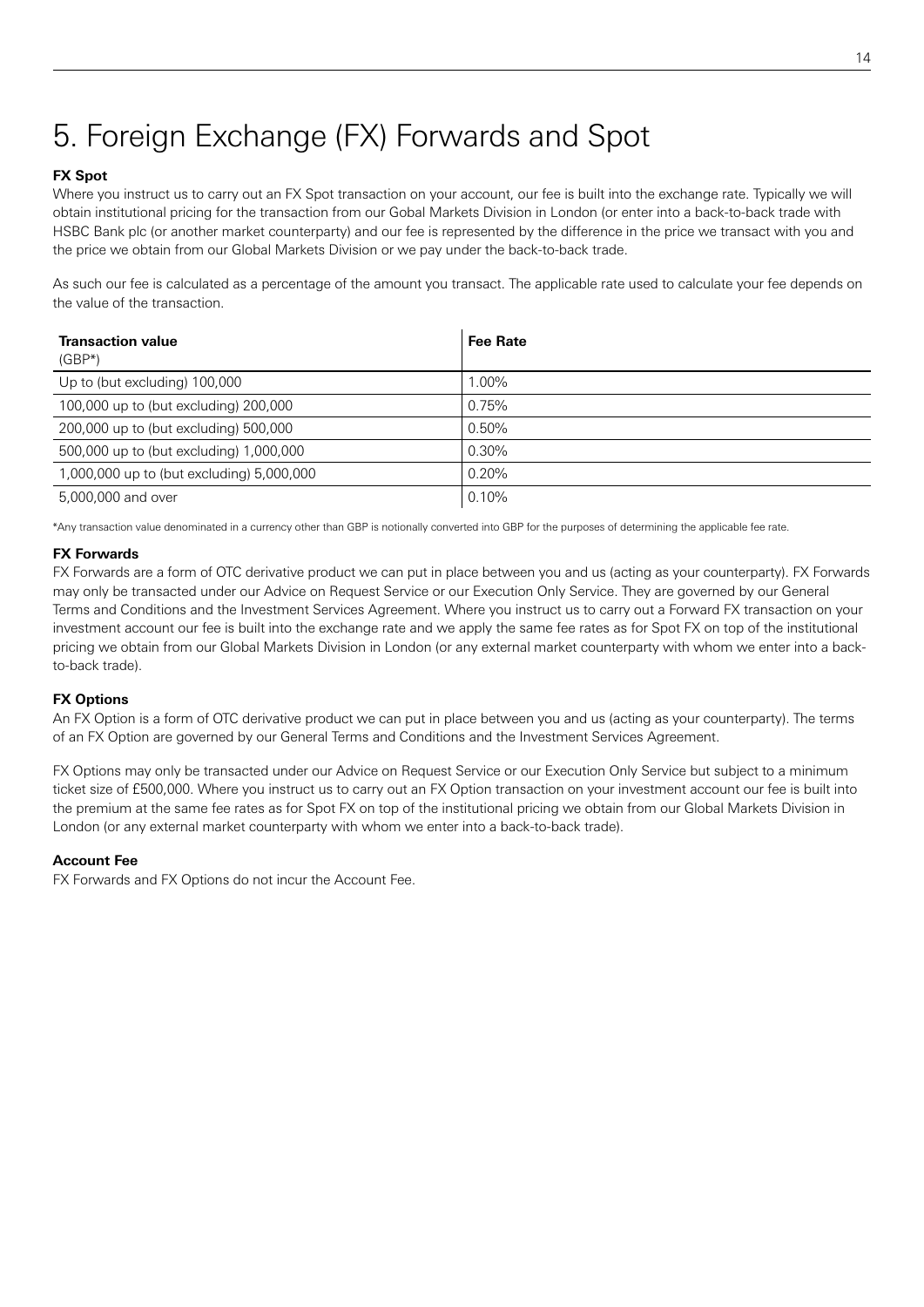# 6. Precious Metals

Precious metals may only be transacted under our Advice on Request Service or Execution Only Service

A precious metals account allows you to hold gold, silver, platinum, palladium or certain other metals. Where you wish to transact in precious metals we, acting as your agent and on your behalf, can open and maintain a precious metals account with HSBC Bank plc.

Precious metals can be held on an allocated basis (i.e. the relevant precious metal remains your property) or unallocated basis (i.e. the relevant precious metals becomes the property of HSBC Bank plc, which has a contractual obligation to deliver an equivalent amount of the precious metals to you, subject to the terms of the relevant agreement in place).

### **Precious Metals Service Charge**

You will incur a Precious Metals Service Charge in relation to your precious metals accounts. This is the fee payable to us for maintaining your precious metals account.

The Precious Metals Service Charge will be payable in USD. It is levied quarterly in arrears for periods ending March, June, September and December of each year. The charge is calculated and accrues daily by applying the applicable rate shown in the table below to the credit balance on your relevant precious metals account and multiplying the resulting amount by 1/360. For this purpose the credit balance on your account is the market value of the relevant precious metals holding determined by us by reference to appropriate daily London fixings.:

| <b>Precious Metal</b> | <b>Precious Metals Service Charge</b>          |
|-----------------------|------------------------------------------------|
| Gold                  | Allocated 0.35% p.a.<br>Unallocated 0.20% p.a. |
| Silver                | Allocated 0.45% p.a.<br>Unallocated 0.45% p.a. |
| Palladium             | Allocated 0.50% p.a.<br>Unallocated 0.50% p.a. |
| Platinum              | Allocated 0.50% p.a.<br>Unallocated 0.50% p.a. |

1 Gold minimum transaction of 500oz.

2 Silver minimum transaction of 5,000oz.

You will be liable for all costs that arise in relation to your precious metals accounts. This includes, for example, any applicable tax or other levy.

#### **Spot transactions in precious metals**

When conducting spot transactions in precious metals with you, we obtain institutional pricing for the transaction by entering into a back-to-back trade with another market counterparty (which may be in the HSBC Group) and our fee is represented by the difference in the price we transact with you and the price we pay under the back-to-back trade.

For executing your precious metals spot transaction, we will charge a Dealing Fee depending on the value of the transaction as set out below. The amount of the Dealing Fee is the same whether you transact under our Execution Only Service or our Advice on Request Service and in the latter case we do not charge any additional Adviser Charge. The Dealing Fee will be payable in USD.

| <b>Transaction value</b><br>(USD)         | <b>Dealing Fee Rate</b> |
|-------------------------------------------|-------------------------|
| Up to (but excluding) 100,000             | 1.00%                   |
| 100,000 up to (but excluding) 200,000     | 0.75%                   |
| 200,000 up to (but excluding) 500,000     | $0.50\%$                |
| 500,000 up to (but excluding) 1,000,000   | $0.30\%$                |
| 1,000,000 up to (but excluding) 5,000,000 | 0.20%                   |
| 5,000,000 and over                        | 0.10%                   |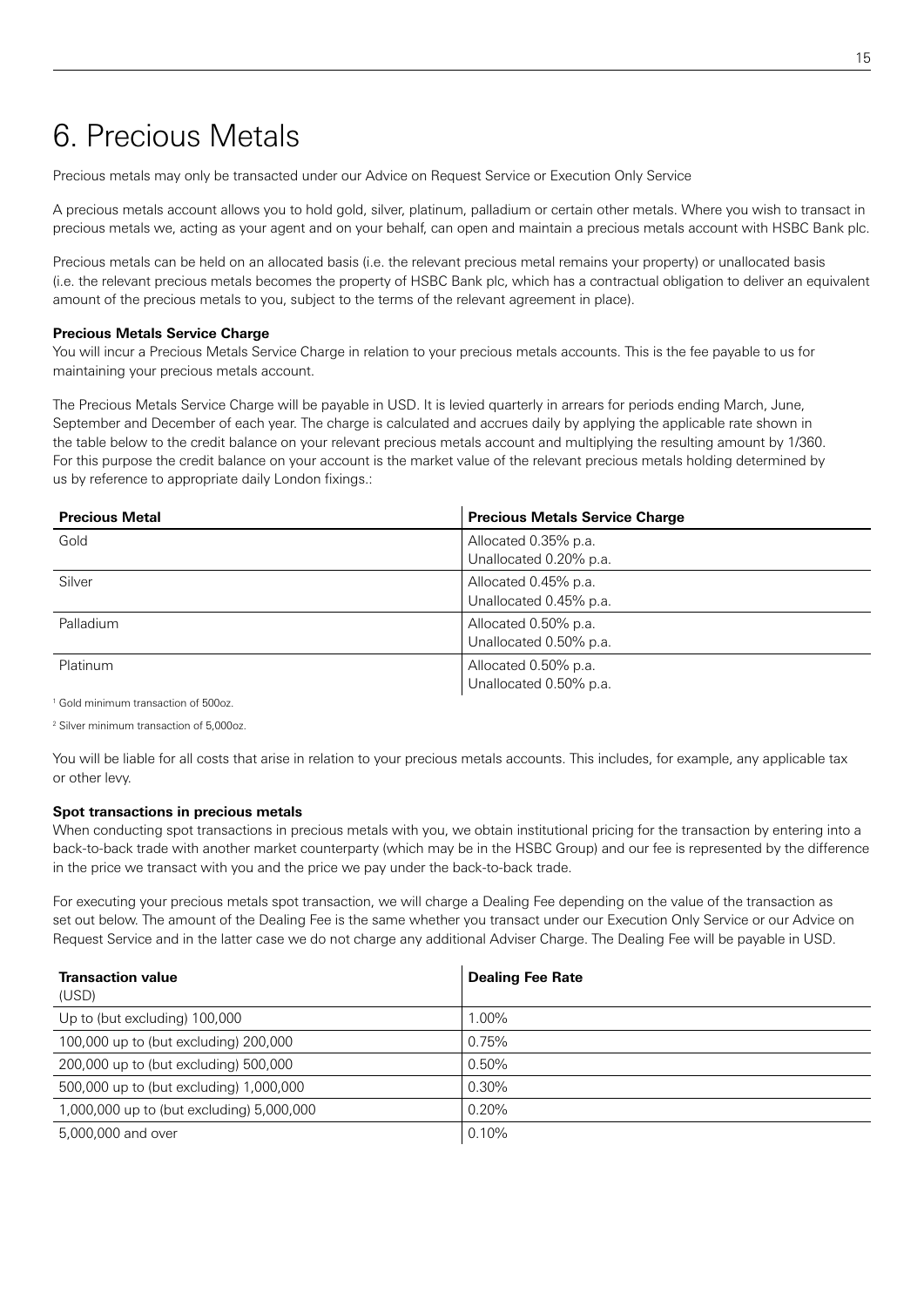### 7. Execution Only Service

For those instances where you require no investment advice or guidance, you may qualify for our Execution Only Services. In this case your Relationship Management team can take your execution only instructions during Guernsey Business Days, Monday to Friday from 8am to 5.30pm and arrange for transactions you request to be executed and settled on your behalf. Your Relationship Manager is unable to give advice or recommendations, but factual information such as share price and market activity can be provided.

When you elect to use our Execution Only Service you will incur an Execution Only Fee payable for each transaction.

### **Execution Only Fee**

The Execution Only Fee will be a percentage of the amount transacted. The percentage rate we apply is based on the type of investment and the value of the transaction or GBP equivalent. Please note for liquidity funds the Execution Only Fee is a flat fee which covers the acquisition of the holding and any subsequent redemption. If you give us Execution Only instructions for more than one investment you will pay the Execution Only Fee applicable to each investment type. The rates and flat fee (as applicable) are set out in the table below. There is a minimum Execution Only Fee per transaction as shown in the table below. Your Execution Only Fee will be debited from cash held within your Execution Only account on the day that the transaction settles and will be confirmed in the relevant contract note.

### **Over the Counter (OTC) Derivatives and Precious Metals**

Specific fees apply to OTC related services and products including dual currency investments, foreign exchange forwards and foreign exchange options and to services in respect of precious metals.

### **Account Fee**

The Account Fee is a quarterly fee for the supplemental Custody and Administration Services we provide in connection with assets and investments held within your Execution Only account. Section 9 of this Schedule explains the basis upon which we calculate the Account Fee.

### **Execution Only Fee Rates (excluding certificates of deposit, commercial paper, short term treasury bills<sup>1</sup>, OTC derivatives and precious metals)**

| <b>Transaction Value</b><br>$(GBP*)$                                                    | <b>Fixed</b><br><b>Income</b> | <b>Equities</b>                   | <b>Funds</b> | <b>Type A</b><br><b>Structured</b><br>Products <sup>2</sup> | <b>Type B</b><br><b>Structured</b><br>Products <sup>2</sup> | <b>Private</b><br><b>Market</b><br><b>Funds</b> |
|-----------------------------------------------------------------------------------------|-------------------------------|-----------------------------------|--------------|-------------------------------------------------------------|-------------------------------------------------------------|-------------------------------------------------|
| Up to (but excluding) 500,000                                                           | 0.45%                         | 0.45%                             | 0.50%        | 0.50%                                                       | 1.00%                                                       | 0.75%                                           |
| 500,000 up to (but excluding) 1,000,000                                                 | 0.35%                         | 0.35%                             | 0.40%        | 0.45%                                                       | $0.90\%$                                                    | 0.75%                                           |
| 1,000,000 and over                                                                      | 0.25%                         | 0.25%                             | 0.35%        | 0.40%                                                       | 0.80%                                                       | $0.50\%$                                        |
| Minimum Execution Only Fee per<br>transaction (depending on base currency<br>of account |                               | GBP100; USD150; EUR120; or CHF150 |              |                                                             |                                                             |                                                 |
| Liquidity Funds                                                                         |                               | Flat fee GBP100 per transaction   |              |                                                             |                                                             |                                                 |

\*Any transaction value denominated in a currency other than GBP is notionally converted into GBP for the purposes of determining the applicable fee rate.

<sup>1</sup> For this purpose a short term treasury bill is a government issued short term debt with a maturity of one year or less or government issued securities with less than one year left to maturity.

2 For an explanation of Type A and Type B Structured Products see the Introduction to this Schedule.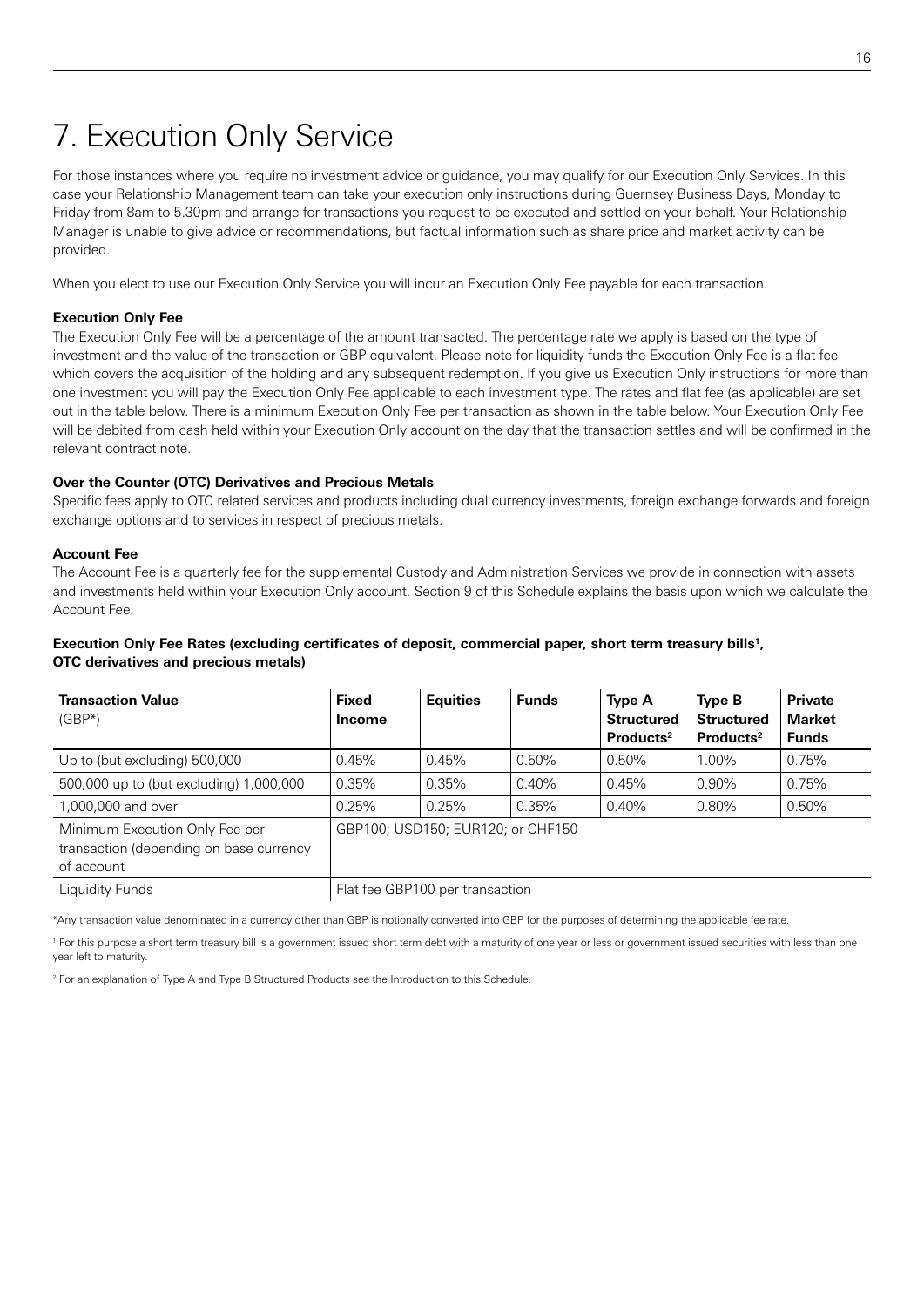### **Execution Only Fee Rates (certificates of deposit, commercial paper and short term treasury bills1)**

| <b>Transaction value</b><br>$(GBP*)$       | Certificates of deposit, commercial paper and short-term<br>treasury bills |
|--------------------------------------------|----------------------------------------------------------------------------|
| Up to (but excluding) 5,000,000            | $0.30\%$                                                                   |
| 5,000,000 up to (but excluding) 10,000,000 | 0.25%                                                                      |
| 10,000,000 and over                        | $0.20\%$                                                                   |

\*Any transaction value denominated in a currency other than GBP is notionally converted into GBP for the purposes of determining the applicable fee rate.

<sup>1</sup> For this purpose a short term treasury bill is a government issued short term debt with a maturity of one year or less or government issued securities with less than one year left to maturity.

#### **Other services**

| <b>Transaction value</b>                                         | Fees payable                                                |
|------------------------------------------------------------------|-------------------------------------------------------------|
| Futures, per contract, in addition to the broker's Equivalent to | Equivalent to broker's commission, with a minimum of GBP500 |
| broker's commission                                              | per contract                                                |
| Options, in addition to the broker's commission                  | Equivalent to broker's commission, with a minimum of GBP500 |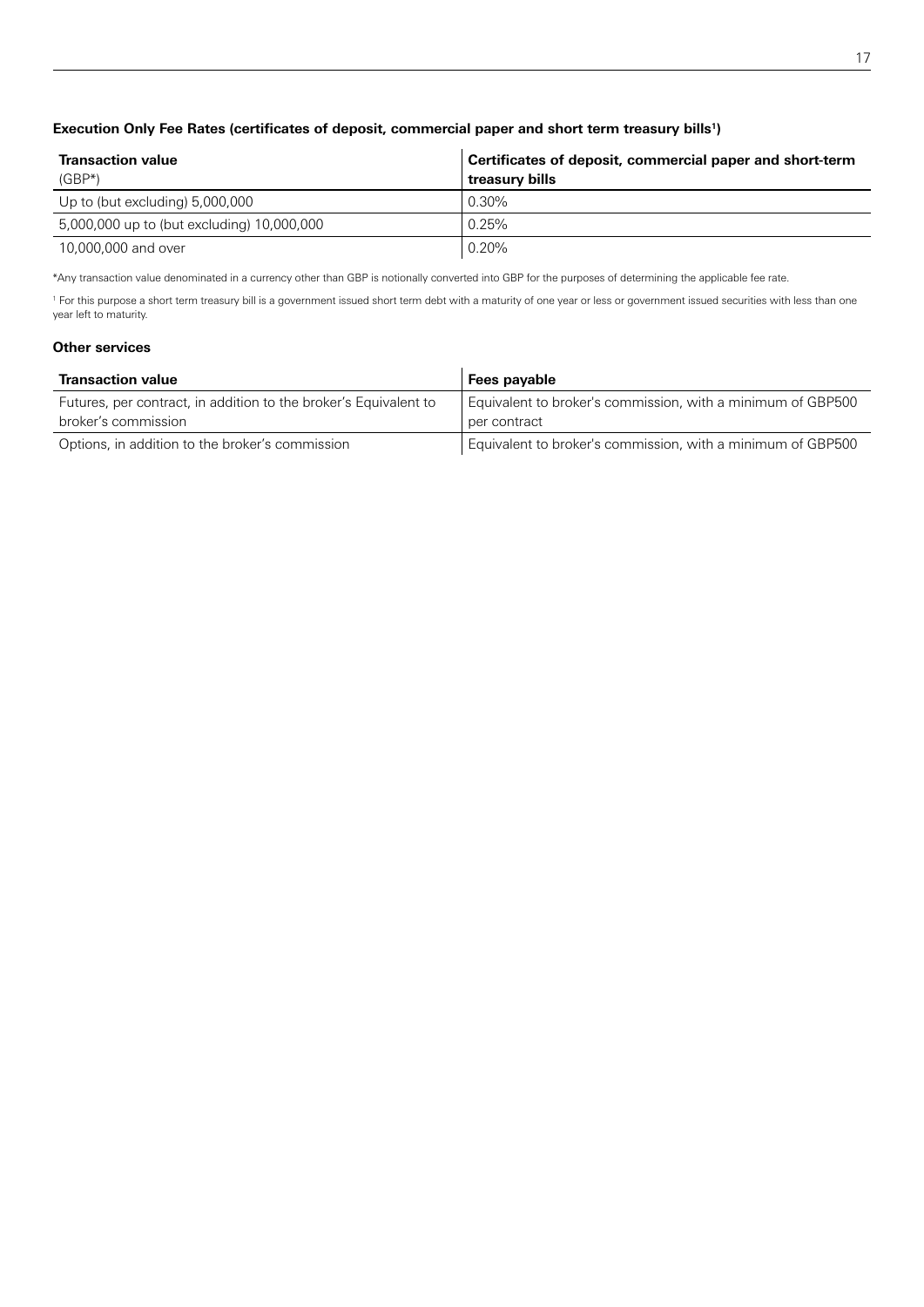### 8. Alternative Investments Service Charge

The Alternative Investments Service Charge is payable only in respect of private market fund investments including, for example private equity, real estate and private credit. It does not apply to these investments where the full commitment is payable on the subscription date. It covers the following specific services which are provided in relation to these investments.

### **Commitment Call Management**

Your Relationship Manager will contact you to inform you of any call requests relating to your private market fund commitments as they arise. During investment periods (usually a defined period during which the investment vehicle is permitted to call and deploy capital for investment purposes), we will perform a liquidity review of your overall investment portfolio holdings with us. We will contact you to discuss the funding of the call requests with a view to ensuring calls can be met in a timely manner. In the event you require any investment advice on the liquidation of assets to fund a call request under our Advice on Request Service you will be charged an AoR Adviser Charge for that advice at the applicable rate. For further details, please see Sections 3 of this Schedule.

The Alternative Investments Service Charge is calculated as 0.30% per annum of the commitment you are allocated in any private market fund transaction. This fee is applicable to private market fund transactions where the full commitment is not required on the subscription date but will be required during the investment period. There is no minimum charge.

The Alternative Investments Service Charge is an annual fee, charged on a quarterly basis for the duration of the investment period only. Our normal dates for calculating the applicable fees are the last business day of March, June, September and December and they will typically be debited 20 working days later.

For example, if your allocated commitment in a private market fund transaction was GBP5m, during the investment period you would be charged a quarterly fee of 0.30% per annum based on the GBP5m investment. Assuming the investment period is four years, this would mean that your Alternative Investments Service Charge would be GBP3,750 for each quarter, (GBP15,000 per annum or GBP60,000 over the term of the investment period) in each case.

For any private market fund commitment made before 1 April 2015, where the rate used to calculate your Alternative Investments Service Charge for that investment on 31 March 2015 is lower than the 0.30% per annum rate referred to above, we will apply the rate that applied on 31 March 2015.

### **Bespoke Reporting**

Throughout the life of your investment, on a quarterly basis, we will contact you to provide an update on the performance of your private equity or real estate investment. Fact sheets relating to your specific private equity or real estate investment will also be provided.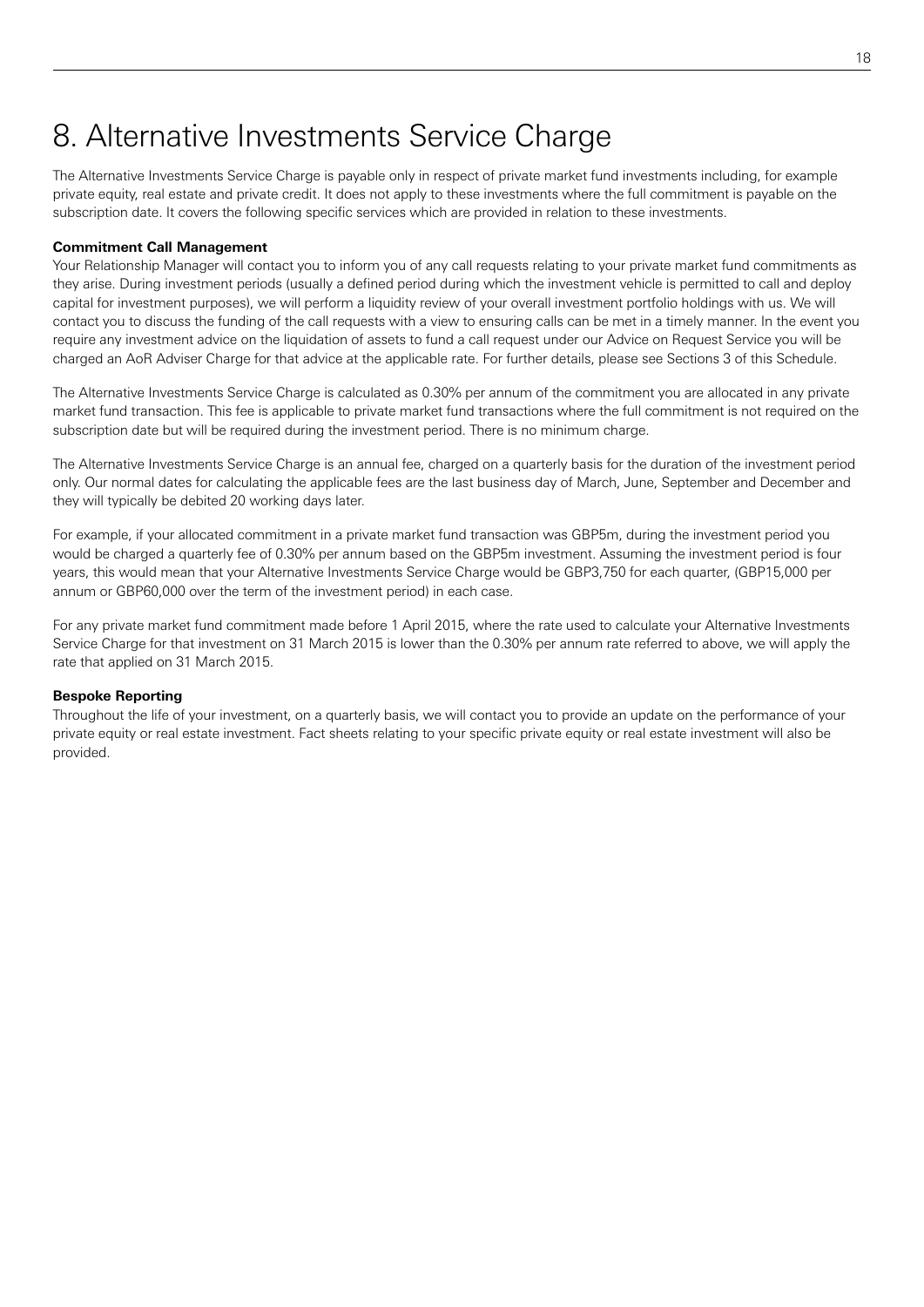### 9. Custody and Administration Services

Our Custody and Administration Services include the setting up and maintenance of securities records and cash accounts, safe custody of assets, settlement, income collection, processing of certain Corporate Actions (including dealing with scrips and rights issues) and standard investment reporting.

The Custody and Administration Services provided for all assets held on an investment account with us incur an Account Fee. This fee does not apply to OTC derivatives and precious metals.

Account Fees are calculated quarterly by applying an annual percentage rate to the average value of the assets in the relevant account for the preceding quarter. For this purpose the average value of the relevant assets will be determined by reference to their value on each day during the quarter (or, where applicable, on each day during the quarter when the relevant assets were held) (excluding cash).

Except in the case of certificates of deposit, commercial paper, liquidity funds, Type A Structured Products (see "Structured Products" in the Introduction to this Schedule) and any investments managed for you and held with us in a Single Asset Strategy Fixed Income Short Term Investment Grade Portfolio under our Discretionary Investment Management Service, the annual percentage rate we apply depends on the average daily value of your Custody and Administration Qualifying Assets during the relevant period. For these purposes Qualifying Assets are all other assets and investments in respect of which we provide Custody and Administration Services excluding cash. For certificates of deposit, commercial paper, liquidity funds, Type A Structured Products and investments managed for you and held with us in a Single Asset Strategy Fixed Income Short Term Investment Grade Portfolio under our Discretionary Investment Management Service, we apply flat rates which do not depend on the amount of your Custody and Administration Qualifying Assets. Details of the rates we apply are set out below.

Account Fees are charged quarterly in arrears and will be debited from cash held in the relevant Discretionary Investment Management, Execution Only, Advice on Request account or as directed. Our normal dates for calculating the applicable fees are the last business day of March, June, September and December and they will typically be debited 10 working days later.

As the Account Fee is calculated by applying an annual percentage rate to the daily average value of the assets and investments in your relevant account during each quarter, the absolute amount of the fee will generally increase or decrease in line with changes in the value of the relevant account.

The Account Fee is an ongoing fee. You can terminate the Safeguarding and Administration Services by closing your accounts and transferring your Property to another custodian. Pending the transfer of your Property to another custodian the Account Fee will continue to apply.

Please note where we provide our separate Discretionary Investment Management, Execution Only or Advice on Request Services in respect of assets and investments held on your investment account, the fees for those services will apply in addition to the Account Fee.

Account Fee Rates (excluding certificates of deposit, commercial paper, short-term treasury bills<sup>1</sup> liquidity funds and **rate linked, Type A Structured Products and investments managed for you and held with us in a Single Asset Strategy Fixed Income Short Term Investment Grade Portfolio under our Discretionary Investment Management Service)** 

| <b>Qualifying Assets</b>                    | <b>Account Fee Rate</b> |
|---------------------------------------------|-------------------------|
| Average value over preceding quarter (GBP*) | (per annum)             |
| Up to (but excluding) 5,000,000             | 0.30%                   |
| 5,000,000 up to (but excluding) 10,000,000  | 0.25%                   |
| 10,000,000 up to (but excluding) 20,000,000 | 0.20%                   |
| 20,000,000 up to (but excluding) 50,000,000 | 0.15%                   |
| 50,000,000 and over                         | 0.10%                   |

\*Assets denominated in a currency other than GBP are notionally converted into GBP for the purposes of determining the value of your Qualifying Assets.

<sup>1</sup> For this purpose a short-term treasury bill is a government-issued short-term debt instrument with a maturity of one year or less or government-issued securities with less than one year left to maturity when acquired.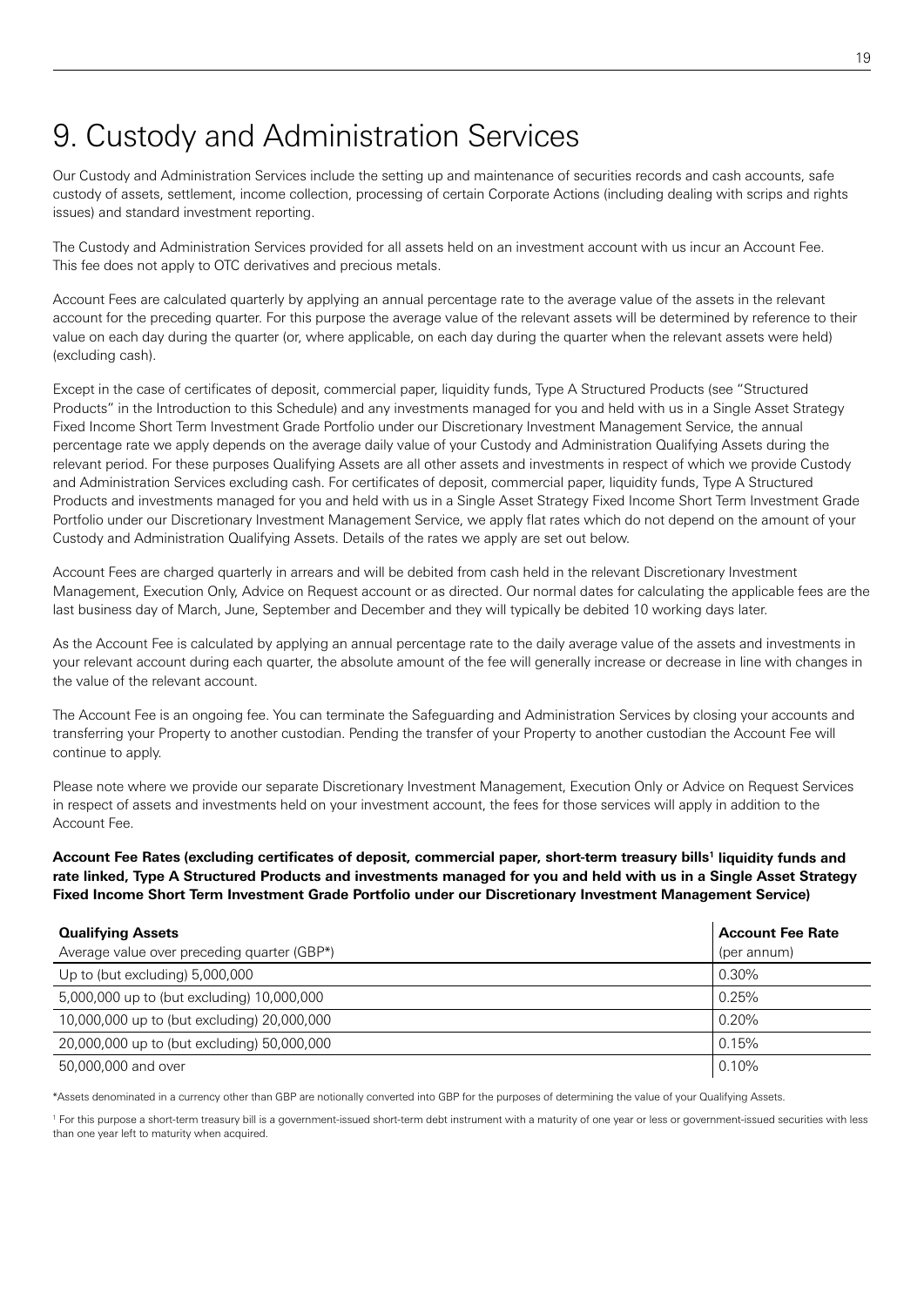**Account Fee Rates** (certificates of deposit, commercial paper, short-term treasury bills<sup>1</sup>, liquidity funds, Type A Structured Products and investments managed for you and held with us in a Single Asset Strategy Fixed Income Short Term Investment Grade Portfolio under our Discretionary Investment Management Service)

| <b>Product/Account</b>                                                                                                                                                              | <b>Account Fee Rate</b><br>(per annum) |
|-------------------------------------------------------------------------------------------------------------------------------------------------------------------------------------|----------------------------------------|
| Liquidity Funds held in Advice on Request accounts or Execution Only accounts                                                                                                       | $0.05\%$                               |
| CD/CP and short-term treasury bills <sup>1</sup> held in Advice on Request accounts or Execution Only accounts                                                                      | 0.05%                                  |
| Type A Structured Products held in Advice on Request accounts or Execution Only accounts                                                                                            | $0.05\%$                               |
| Investments managed for you and held with us in a Single Asset Strategy Fixed Income Short Term<br>Investment Grade Portfolio under our Discretionary Investment Management Service | $0.05\%$                               |

<sup>1</sup> For this purpose a short-term treasury bill is a government-issued short-term debt instrument with a maturity of one year or less or government-issued securities with less than one year left to maturity when acquired.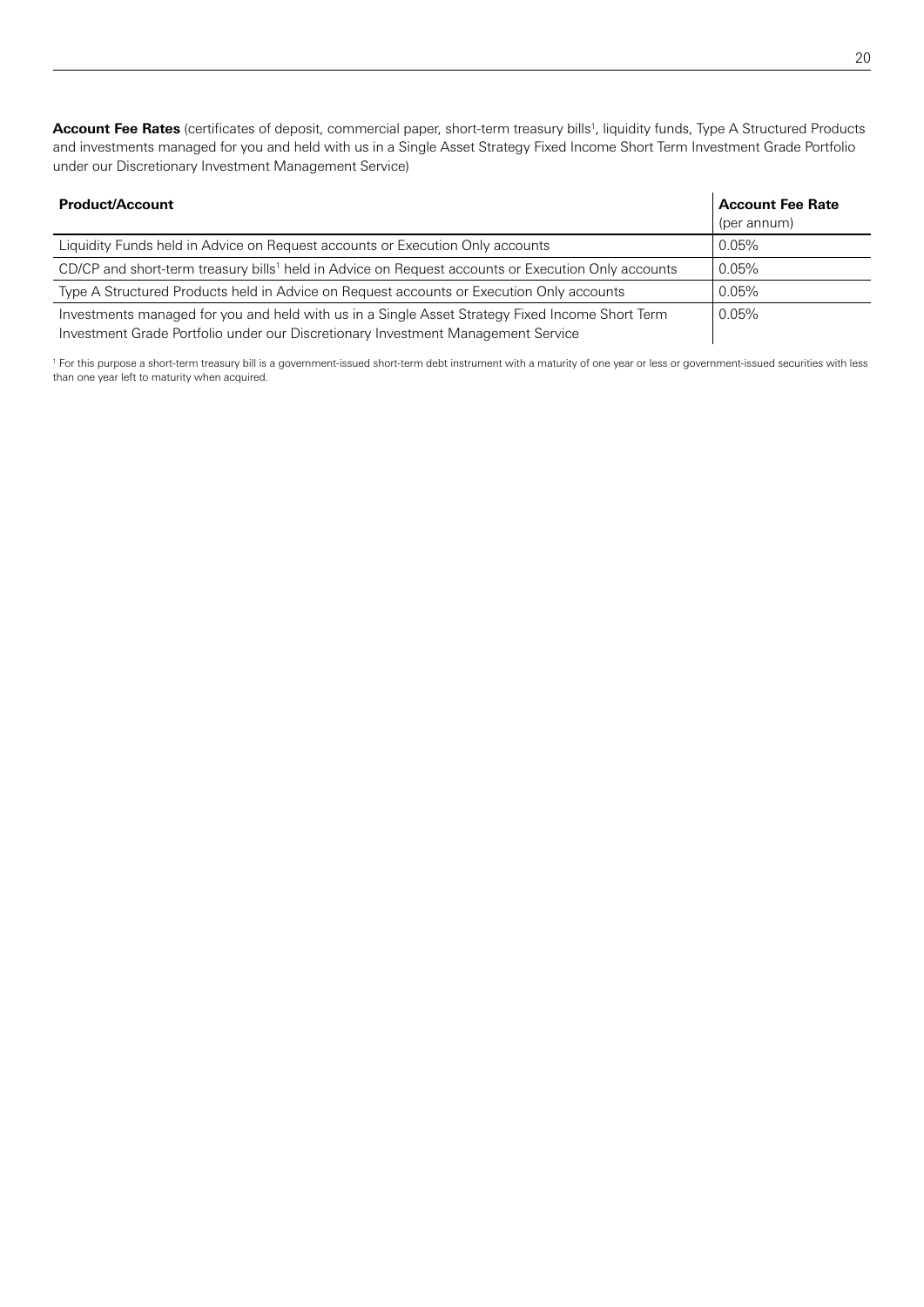# 10. Banking and General charges and commissions

### **Outward remittances**

In the absence of a customer's specific instructions, the method of payment to be used will be at the discretion of the bank.

| Payment type                                                                                                           | Fee                                          |
|------------------------------------------------------------------------------------------------------------------------|----------------------------------------------|
| By electronic transfer in Sterling to HSBC Group entities in the United Kingdom,<br>Channel Islands or Isle of Man     | GBP10                                        |
| By electronic transfer in Sterling to non-group entities within the United Kingdom,<br>Channel Islands, or Isle of Man | GBP25                                        |
| All other electronic transfers                                                                                         | GBP35<br>USD45<br>FUR45<br>CAD <sub>50</sub> |
| All other currencies charged at equivalent                                                                             | GBP35                                        |
| Bankers draft or currency equivalent                                                                                   | GBP100                                       |

#### **Please note:**

Recipient and/or correspondent bank charges will be debited to the client account in addition to the above transfer fees.

### **Inward remittances**

No charge.

### **Credit**

Pricing for loans, guarantees or other credit facilities is available upon request.

### **Fixed Deposits**

| Minimum amount                           | <b>Charges</b>                                                                                                                                                                                                                                     |
|------------------------------------------|----------------------------------------------------------------------------------------------------------------------------------------------------------------------------------------------------------------------------------------------------|
| USD50,000 or foreign currency equivalent | Withdrawals at any time other than maturity will incur a fee of<br>USD100 (or currency equivalent) per fixed deposit, plus market<br>cost of funds for replacing the deposit or the amount withdrawn<br>for the remaining lifetime of the deposit. |

### **Miscellaneous**

| <b>Service</b>                             | <b>Fee</b>                                     |
|--------------------------------------------|------------------------------------------------|
| <b>Special Statement Services</b>          | GBP200 per quarter                             |
| Foreign cheque collection<br>Excluding USD | GBP50 (plus correspondent and courier charges) |
| Audit confirmation letter                  | GBP100                                         |
| <b>Courier Fees</b>                        | Will be re-charged                             |

The bank reserves the right to charge an administration fee based upon the time spent for any work undertaken of an unusual or exacting nature, subject to a minimum fee of GBP200.

### **Company reports**

We have the ability to provide company reports to clients if you request them. The fee for this service is GBP250 per annum. For certain securities we may be required by applicable law or regulation to provide company reports to you in which case no fee will apply.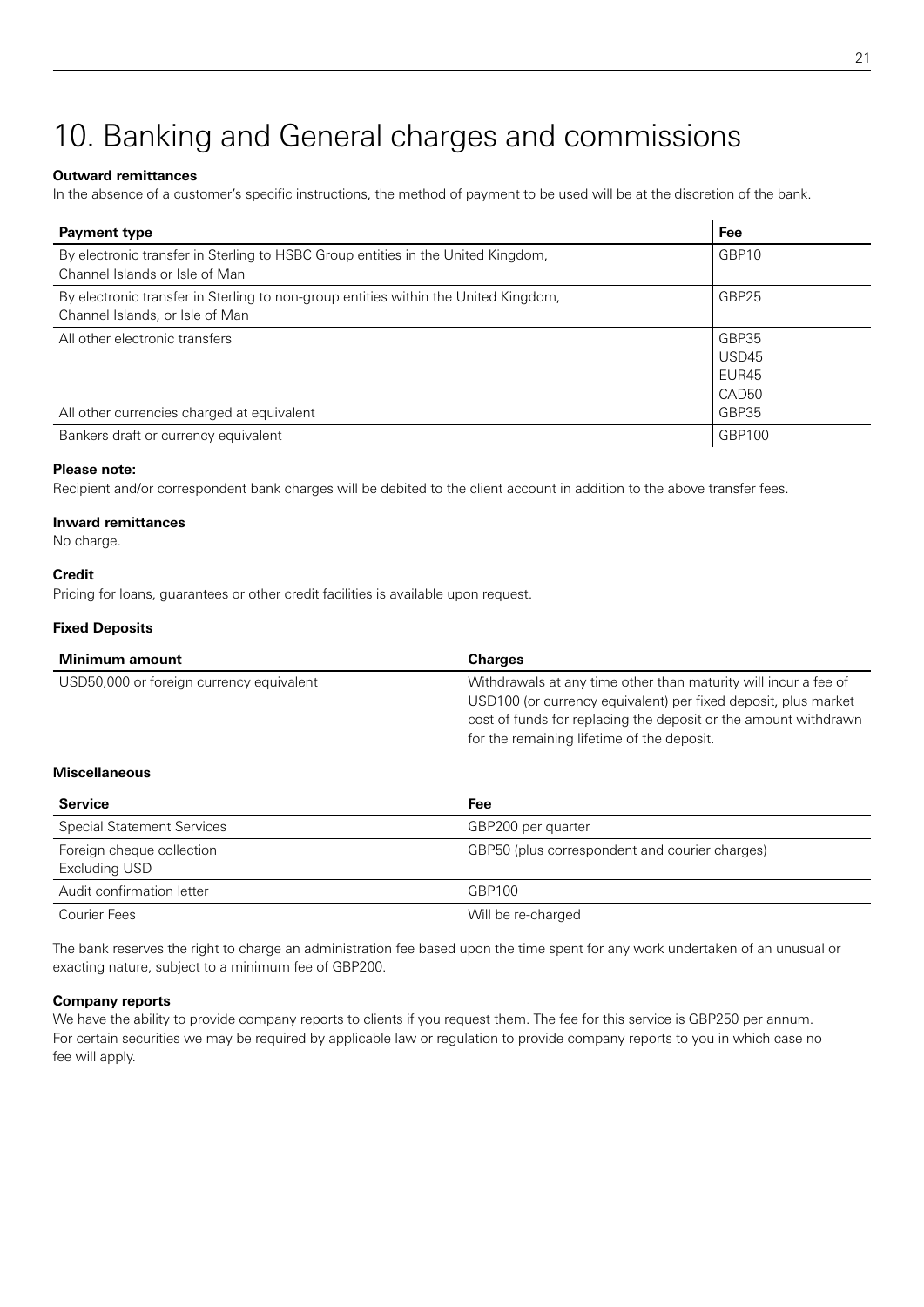### **Transfer fees**

If you ask us to transfer your portfolio to another provider we will pro-rate all ongoing fees and charges from the first day of the quarter to the date of the transfer completion.

All asset transfers, excluding cash, out of our nominee company will be charged as follows:

- ® UK exchange traded security transfer fee of GBP15 per line
- ® Overseas security transfer fee of GBP50 per line

Under normal circumstances, all stock transfers into our nominee company will be made free of charge.

### **Segregated Accounts**

Where any of your assets are held in a segregated account in your name (either because you have requested and we have agreed to establish such an account or due to market practice or regulation in any jurisdiction) we may pass on any costs incurred in connection with that arrangement. These costs will be discussed with you at the time and collected from you by us.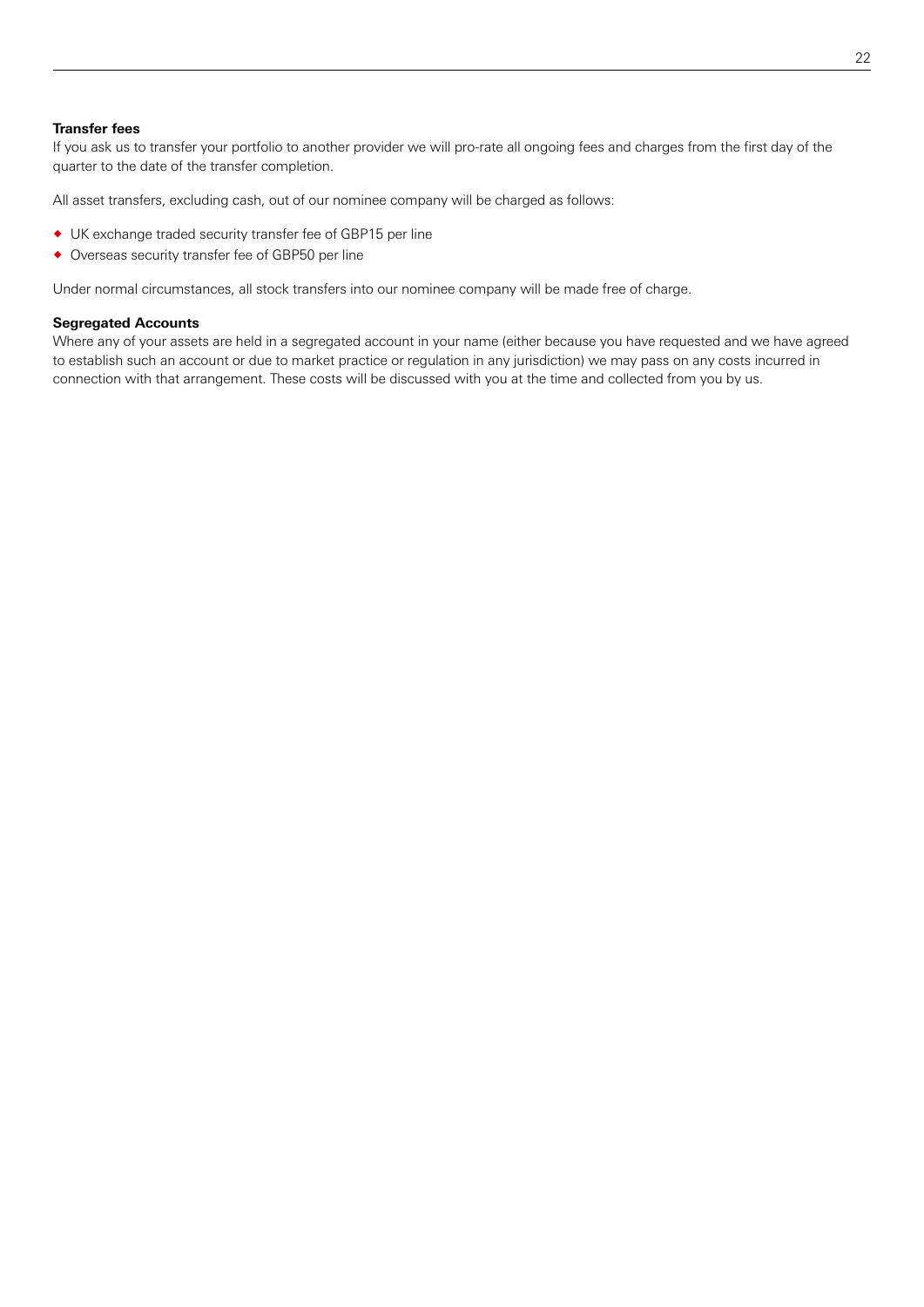# 11. Important Notes

### **Referral Fees**

Where you have been referred to us by, or we refer you to receive products and services from, another member of the HSBC Group we will pay or receive an introduction fee. This will typically be in an amount equal to 25% of the revenue deriving from the referral during the first year. Where additional or enhanced services are provided by the party making the referral (beyond the referral itself) additional or alternative fee arrangements may be agreed. In this case you will be notified of the relevant arrangements at the time, where required by applicable law or regulation or otherwise at your request.

### **Zero Management Fee Share Classes**

In the context of our Discretionary Investment Management Service other members of the HSBC Group who manage funds held within a Portfolio may charge a fee for providing access to zero management fee share classes (i.e. share classes which do not attract an annual management charge within the fund or attract a lower management fee than would otherwise be available). In this case we will pay the fee ourselves rather than charging this fee to you in addition to your Discretionary Investment Management Service Fee.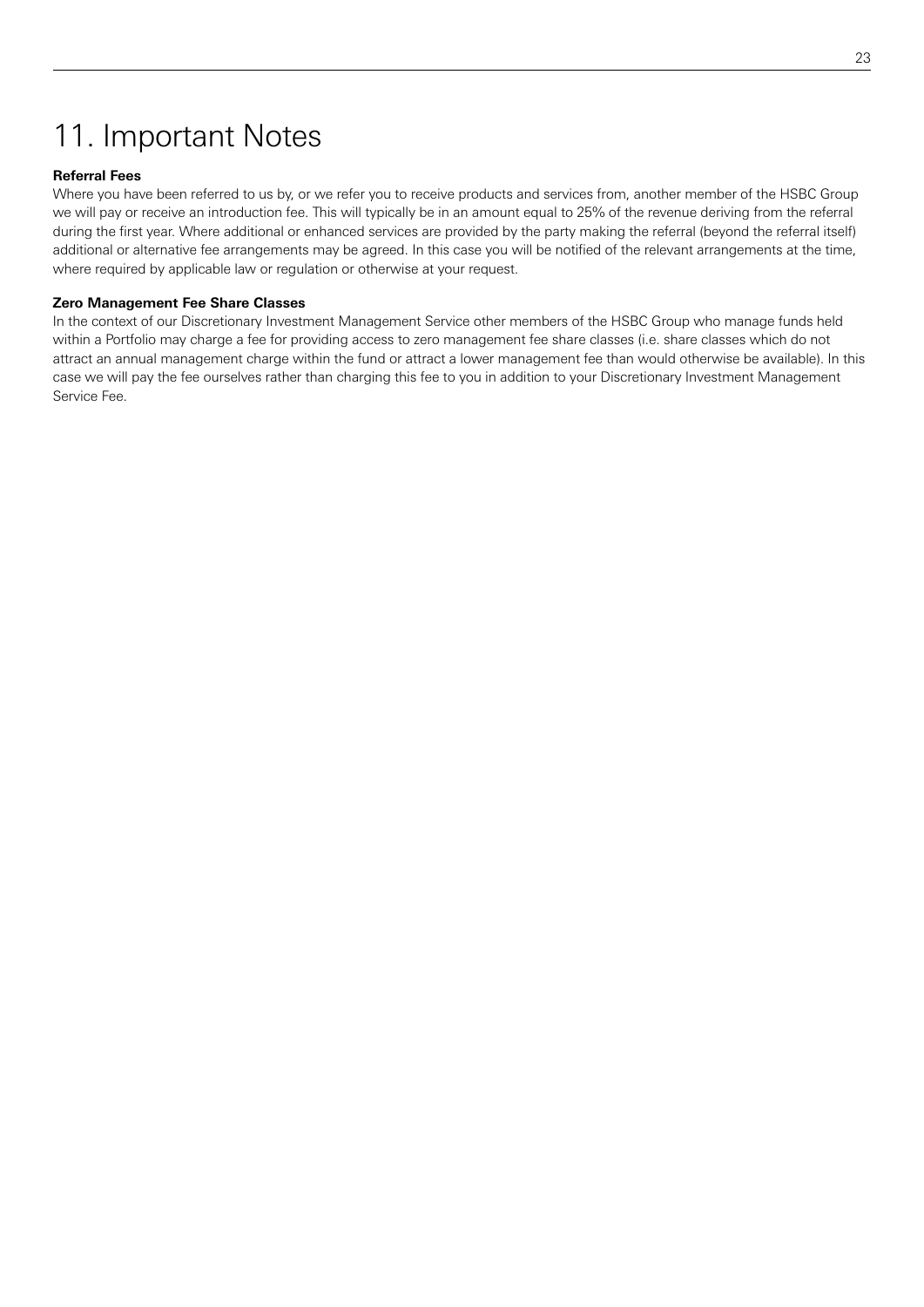# 12. Example Fees

### **Our Discretionary Investment Management Fees in practice**

### **1. Client A holds a multi asset class Portfolio**

If the average value of Client A's multi asset class Portfolio over the preceding quarter was GBP7m the average value of the Discretionary Qualifying Assets over the same quarter is also GBP7m. This means the per annum rate used to calculate the Discretionary Investment Management Service Fee is 0.55%. Applying that rate to the average value of the multi asset class Portfolio results in a fee for that quarter of GBP9,625. If the average value remains the same for 12 months, over one year the Discretionary Investment Management Service Fee for that Portfolio will be GBP38,500.

### **2. Client B holds two single asset class discretionary Portfolios – a Global Equity Portfolio and a Global Fixed Income Freestyle Portfolio**

The average value of the Global Equity Portfolio and Global Fixed Income Freestyle Portfolio over the preceding quarter was GBP4m and GBP9m respectively. This means the average value of the Discretionary Qualifying Assets over the same period is GBP13m and the per annum rate used to calculate the Discretionary Investment Management Service Fee for each Portfolio is 0.50% (Global Equity) and 0.30% (Global Fixed Income Freestyle).

Applying the 0.50% fee rate to the average value of the Global Equity Portfolio results in a fee for that quarter of GBP5,000. If the average value of both Portfolios remains the same for 12 months, over one year the Discretionary Investment Management Service Fee for the Global Equity Portfolio will be GBP20,000.

Applying the 0.30% fee rate to the average value of the Global Fixed Income Freestyle Portfolio results in a fee for that quarter of GBP6,750. If the average value of both Portfolios remains the same for 12 months, over one year the Discretionary Investment Management Service Fee for the Global Fixed Income Freestyle Portfolio will be GBP27,000.

### **3. Clients A and B are grouped for charging purposes and together comprise a Relationship**

In this example Client A's and Client B's Discretionary Qualifying Assets are aggregated to determine the fee rates applicable to their respective Portfolios. As a result, the average value of their Discretionary Qualifying Assets is GBP20m (GBP7m for Client A and GBP13m for Client B).

### **Client A:**

This means the per annum rate used to calculate Client A's multi asset Portfolio Discretionary Investment Management Service Fee is 0.45%. Applying that rate to the average value of Client A's Portfolio results in a fee for that quarter of GBP7,875 (plus VAT where applicable). If the average value of each of Client A's and Client B's Portfolios remains the same for 12 months, over one year the Discretionary Investment Management Service Fee for Client A's Portfolio will be GBP31,500.

### **Client B:**

The per annum rate used to calculate the Discretionary Investment Management Service Fee for each of Client B's Portfolios is 0.45% (Global Equity) and 0.25% (Global Fixed Income Freestyle).

Applying the 0.45% fee rate to the average value of the Global Equity Portfolio results in a fee for that quarter of GBP4,500 (plus VAT where applicable). If the average value of each of Client A's and Client B's Portfolios remains the same for 12 months, over one year the Discretionary Investment Management Service Fee for the Global Equity Portfolio will be GBP18,000.

Applying the 0.25% fee rate to the average value of the Global Fixed Income Freestyle Portfolio results in a fee for that quarter of GBP5,625 (plus VAT where applicable). If the average value of each of Client A's and Client B's Portfolios remains the same for 12 months, over one year the Discretionary Investment Management Service Fee for the Global Fixed Income Freestyle Portfolio will be GBP22,500.

For transparency please note an Account Fee will also be payable by each of Client A and B for the separate Custody and Administration Services provided by us in connection with the assets held in their respective Portfolios (as well as any other assets held in their investment accounts with us).

In each of the examples above, an Account Fee will also be payable, see section (9).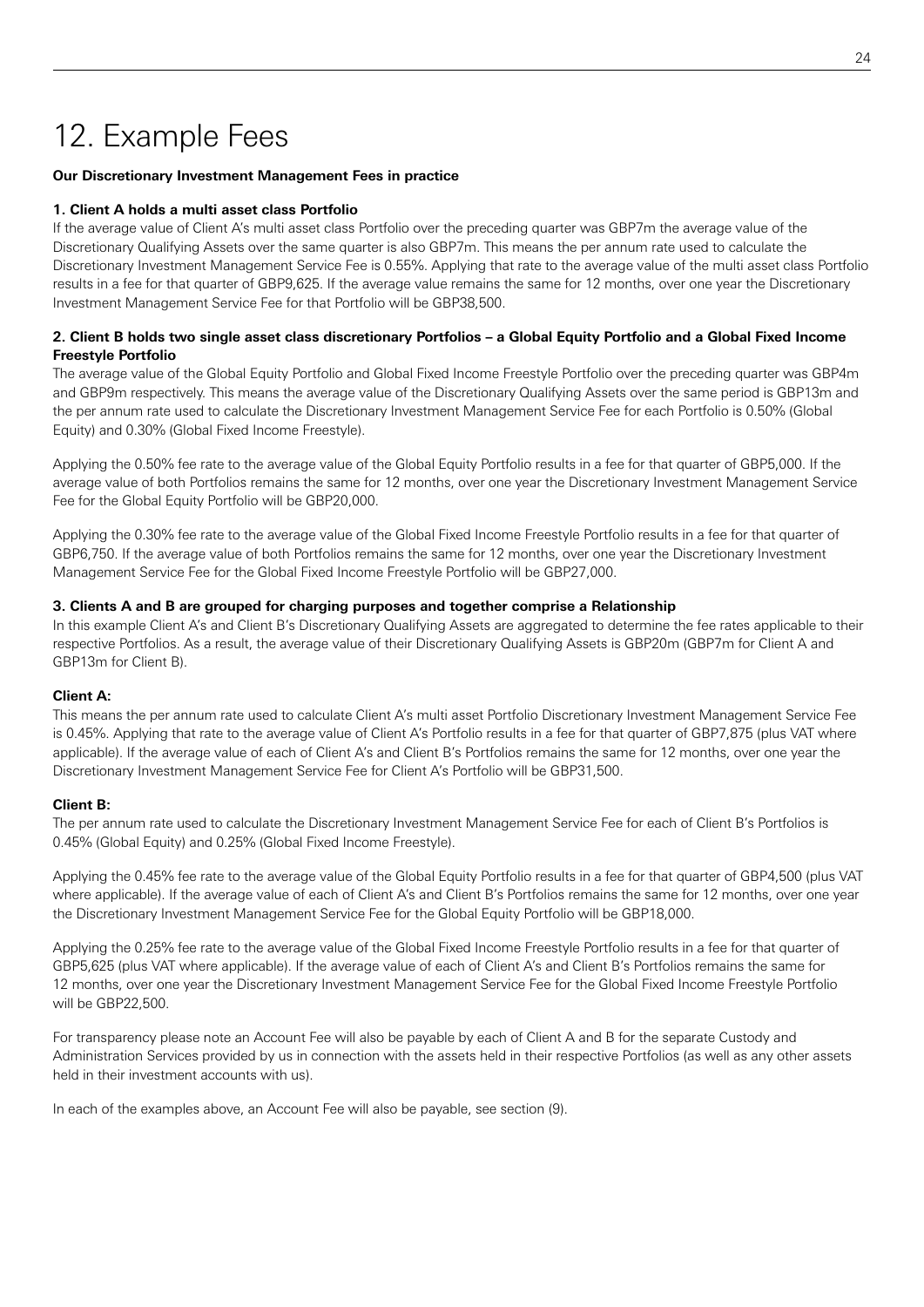### **Our AoR Adviser Charge in practice**

**1.** Further to our Advice on Request, Client A invests GBP275,000 into an equity investment. The rate used to calculate Client A's AoR Charge will be 0.65%. Applying that rate to the amount of the equity investment the AoR Charge will be GBP1,787.50 for this investment transaction.

**2.** Further to our Advice on Request, Client A invests GBP520,000 into product Type B Structured Product. The rate used to calculate Client A's AoR Adviser Charge will be 1.20%. Applying that rate to the amount of the Type B Structured Product investment the AoR Adviser Charge will be GBP6,240 for this investment transaction.

**3.** Further to our Advice on Request, Client A sells a mutual fund holding with a current value of GBP300,000. The rate used to calculate Client A's AoR Adviser Charge will be 0.70%. Applying that rate to the amount of the mutual fund holding the AoR Adviser Charge will be GBP2,100 for this investment transaction.

**4.** Further to our Advice on Request, Client B invests GBP1m into a liquidity fund investment. The AoR Adviser Charge will be GBP200 for this investment transaction. Six months later and again further to our Advice on Request, Client B redeems their liquidity fund holding and invests GBP1m into a private market fund investment. In connection with the Advice on Request to invest in the private market fund the rate used to calculate Client B's AoR Adviser Charge will be 0.50%. Applying that rate to the amount of the private market fund investment the AoR Adviser Charge will be GBP5,000 for this investment transaction. Client B will not incur any new AoR Adviser Charge in connection with our Advice on Request to redeem the liquidity fund investment. This is because the original AoR Adviser Charge of GBP200 covered the advice we provided on the acquisition of the holding and the subsequent redemption.

**5.** Further to our Advice on Request Client B purchases a 6 month Commercial Paper in an amount of GBP5m. The rate used to calculate Client B's AoR Adviser Charge will be 0.30%. Applying that rate to the amount of the Commercial Paper the AoR Adviser Charge will be GBP15,000.

For transparency please note in each of the examples above, for as long as Client A's and Client B's respective investments are held in custody by us under our our separate Custody and Administration Services, our Account Fee will apply to such holdings (as well as any other assets held in their investment accounts with us). In example 4 the Alternative Investments Service Charge will also apply, see section 8.

### **Relationship Pricing**

Clients A and B are grouped for charging purposes and together comprise a Relationship. Because the AoR Adviser Charge is calculated as a percentage of the value of each transaction (or in the case of liquidity funds is a flat fee) and the applicable rate used to calculate the fee depends on the type of investment and the value of the transaction, being in a Relationship will not affect the Adviser Charges payable by Clients A and B

### **Charges in connection with advised transactions in DCAs**

1. Client A enters into a GBP denominated DCA with a Reference Currency Pair of GBP/USD for the first time under our Advice on Request Service. The DCA is in an amount of GBP1,000,000 and for a term of 31 days. In this case the Initial AoR Adviser Charge will apply and Client A will incur the following fees:

| Initial AoR Adviser Charge | $=$ GBP1,000,000 x (1.0% x 31/365*) |
|----------------------------|-------------------------------------|
|                            | $=$ GBP849.32                       |
| DCA Service Charge         | $=$ GBP1,000,000 x (1.0% x 31/365*) |
|                            | $=$ GBP849.32                       |
| <b>Total Charges</b>       | $=$ GBP1.698.64                     |

\* Day Count for Sterling is 365 days

2. Client A subsequently enters into another GBP denominated DCA under our Advice on Request Service with a Reference Currency Pair of GBP/USD. Again the DCA is in an amount of GBP1,000,000 and for a term of 31 days. Here the Subsequent AoR Adviser Charge will apply and Client A will incur the following fees:

| Subsequent AoR Adviser Charge | $=$ GBP1,000,000 x (0.5% x 31/365*) |
|-------------------------------|-------------------------------------|
|                               | $=$ GBP424.66                       |
| DCA Service Charge            | $=$ GBP1,000,000 x (1.0% x 31/365*) |
|                               | $=$ GBP849.32                       |
| <b>Total Charges</b>          | $=$ GBP1.273.98                     |

\* Day Count for Sterling is 365 days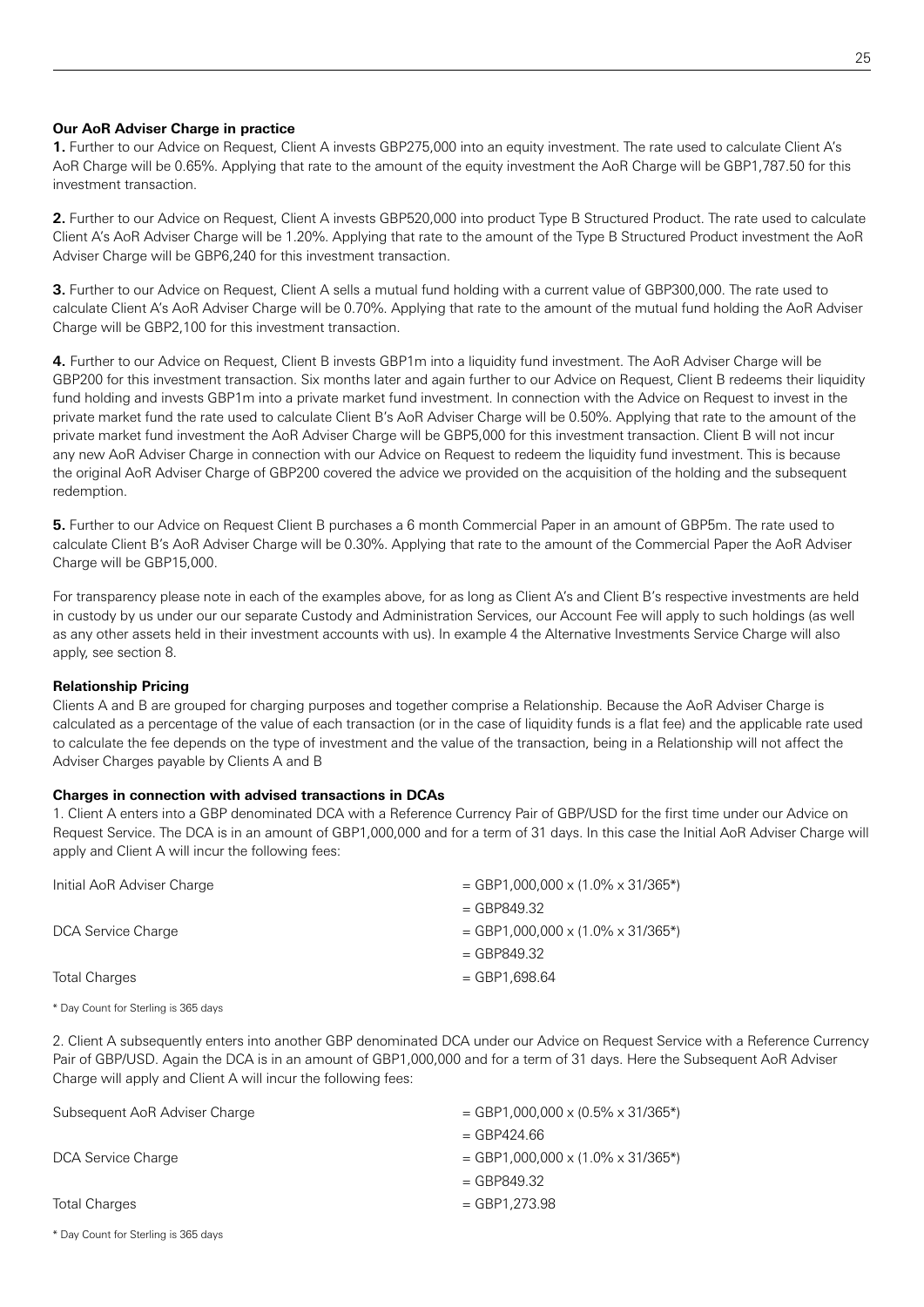3. Client A then enters into a USD denominated DCA under our Advice on Request Service with a Reference Currency Pair of GBP/ USD. The DCA is in an amount of USD1,000,000 and for a term of 31 days. As Client A has previously traded DCAs with the same Reference Currency Pair through our Advice on Request Service the Subsequent AoR Adviser Charge will apply and Client A will incur the following fees:

| Subsequent AoR Adviser Charge | $=$ USD1,000,000 x (0.5% x 31/360*) |
|-------------------------------|-------------------------------------|
|                               | $=$ USD430.56                       |
| DCA Service Charge            | $=$ USD1,000,000 x (1.0% x 31/360*) |
|                               | $=$ USD861.11                       |
| <b>Total Charges</b>          | $=$ USD1.291.67                     |

\* Day Count for USD is 360 days

4. Client A then enters into a DCA under our Advice on Request Service with a Reference Currency Pair of GBP/EUR for the first time. The DCA is in an amount of EUR1,000,000 and for a term of 31 days. We have not previously provided our Advice on Request Service for a DCA with this Reference Currency Pair so the Initial AoR Adviser Charge will apply. Client A will therefore incur the following fees:

| $=$ EUR1,000,000 x (1.0% x 31/360*) |
|-------------------------------------|
|                                     |
| $=$ EUR1,000,000 x (1.0% x 31/360*) |
|                                     |
|                                     |
|                                     |

\* Day Count for Euros is 360 days

### **Our Charges in connection with execution only transactions in DCAs**

1. Client B enters into a GBP denominated DCA under our Execution Only Service with a Reference Currency Pair of GBP/USD. The DCA is in an amount of GBP1,000,000 and has a term of 31 days. Client B will incur the following fees:

| Execution Only Fee   | $=$ GBP1,000,000 x (0.25% x 31/365*) |
|----------------------|--------------------------------------|
|                      | $=$ GBP212.33                        |
| DCA Service Charge   | $=$ GBP1,000,000 x (1.0% x 31/365*)  |
|                      | $=$ GBP849.31                        |
| <b>Total Charges</b> | $=$ GBP1,061.64                      |
|                      |                                      |

\* Day Count for Sterling is 365 days

2. Client B enters into a EUR denominated DCA under our Execution Only Service with a Reference Currency Pair of GBP/EUR. The DCA is in an amount of EUR1,000,000 and for a term of 31 days. Client B will incur the following fees:

| Execution Only Fee | $=$ EUR1,000,000 x (0.25% x 31/360*) |
|--------------------|--------------------------------------|
|                    | $=$ EUR215.28                        |
| DCA Service Charge | $=$ EUR1,000,000 x (1.0% 31/360*)    |
|                    | $=$ EUR861.11                        |
| Total Charges      | $=$ EUR1.076.39                      |
|                    |                                      |

\* Day Count for Euros is 360 days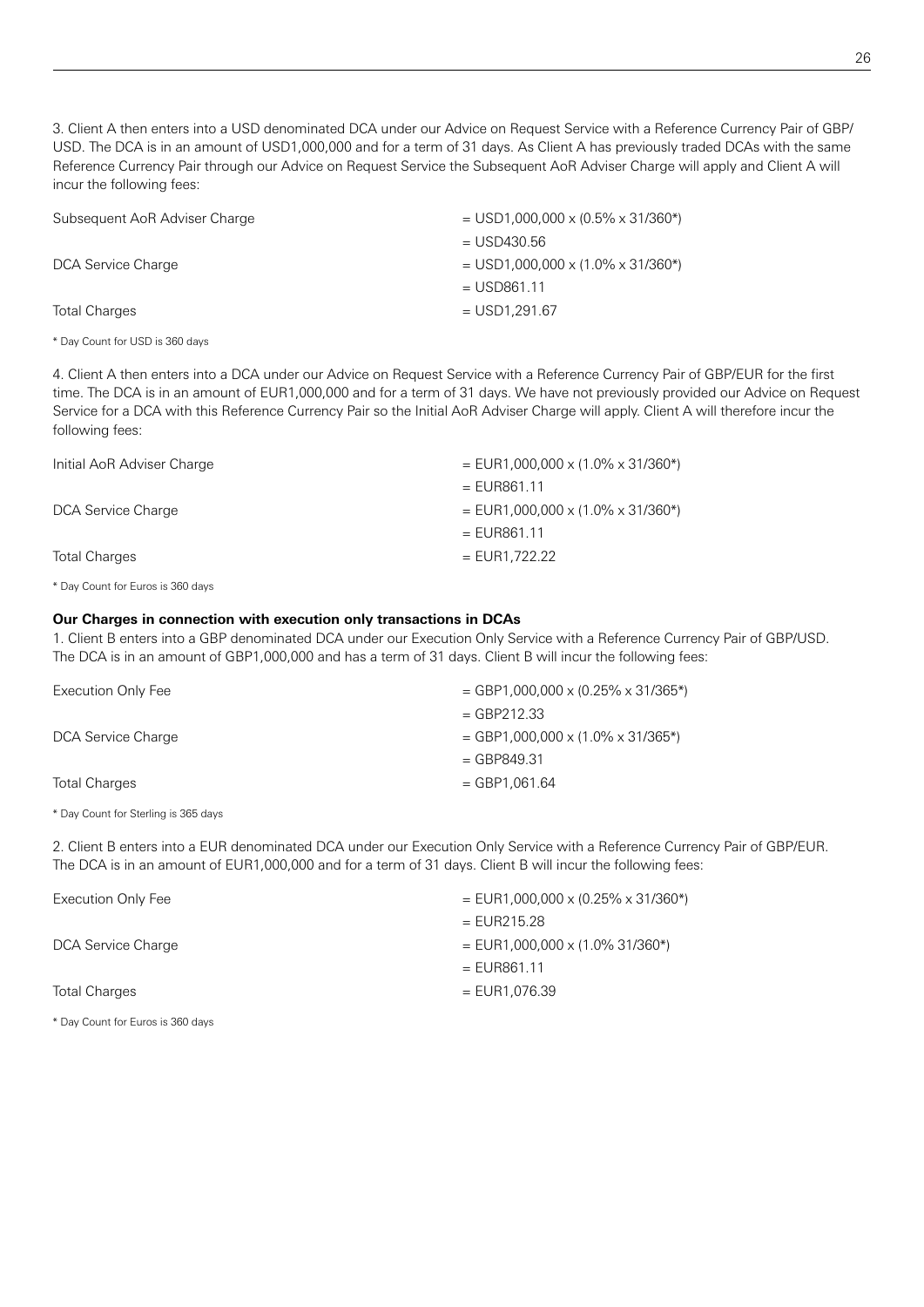### **Our Precious Metals Charges in practice**

1. Client A enters into a spot trade to purchase unallocated gold in an amount of USD1,000,000. Client A holds the position in their unallocated account for three months (comprising 92 days) during which time the average market value (calculated from the appropriate daily London fixings) remains at USD1,000,000. Client A then enters into a spot trade to sell the full amount of the unallocated gold. Client A will incur the following fees:

| Dealing Fee (purchase)   | $=$ USD1.000.000 x 0.30% = USD3.000.00          |
|--------------------------|-------------------------------------------------|
| <b>PM Service Charge</b> | $=$ USD1,000,000 x (0.20% x 92/360) = USD511.11 |
| Dealing Fee (sale)       | $=$ USD1,000,000 x 0.30% = USD3,000.00          |
| <b>Total Charges</b>     | $=$ USD6.511.11                                 |

2. Client B enters into a spot trade to purchase unallocated gold in an amount of USD1,000,000 for immediate transfer into their allocated account. Client B holds the position in their allocated account for three months (comprising 92 days) during which time the average market value (calculated from the appropriate daily London fixings) remains at USD1,000,000. Client B then instructs us to transfer the full amount of the gold to their unallocated account and at the same time enter into a spot trade to sell it. Client B will incur the following fees:

| Dealing Fee (purchase    | $=$ USD1,000,000 x 0.30% = USD3,000.00          |
|--------------------------|-------------------------------------------------|
| <b>PM Service Charge</b> | $=$ USD1,000,000 x (0.20% x 92/360) = USD511.11 |
| Dealing Fee (sale        | $=$ USD1,000,000 x 0.30% = USD3,000.00          |
| <b>Total Charges</b>     | = USD6.894.44                                   |

#### **Our Execution Only Fee in practice**

Client A instructs us to purchase a fixed income bond with a value of GBP100,000. The rate that will be applied to calculate Client A's Execution Only Fee will be 0.45% resulting in an Execution Only Fee of GBP450.

Client A instructs us to sell a mutual fund investment with a value of GBP400,000. The rate that will be applied to calculate Client A's Execution Only Fee will be 0.50% resulting in a Execution Only Fee of GBP2,000.

Client B instructs us to purchase a 3 month certificate of deposit in an amount of GBP2m and a fixed income bond with a value of GBP550,000. Client B's total Execution Only Fees will be GBP7,925 comprising (i) an Execution Only Fee of [GBP6,000] in connection with the certificate of deposit (applying Execution Only fee rate 0.30% to GBP2m, the value of the certificate of deposit) and (ii) the Execution Only Fee of [GBP1,925] in connection with the fixed income bond (applying Execution Only rate 0.35% to GBP550,000, the value of the certificate of deposit).

For transparency please note that following the purchases, as long as Client A's and Client Bs respective holdings in the fixed income bonds and certificate of deposit are held in custody by us under our our separate Safeguarding and Administration Services, our Account Fee will apply to such holdings (as well as any other assets held in their investment accounts with us).Relationship Pricing

Clients A and B are grouped for charging purposes and together comprise a Relationship. Because the Execution Only Fee is calculated as a percentage of the value of each transaction and the applicable rate used to calculate the fee depends on the type of investment and the value of the transaction, being in a Relationship will not affect the Execution Only Fees payable by Clients A and B.